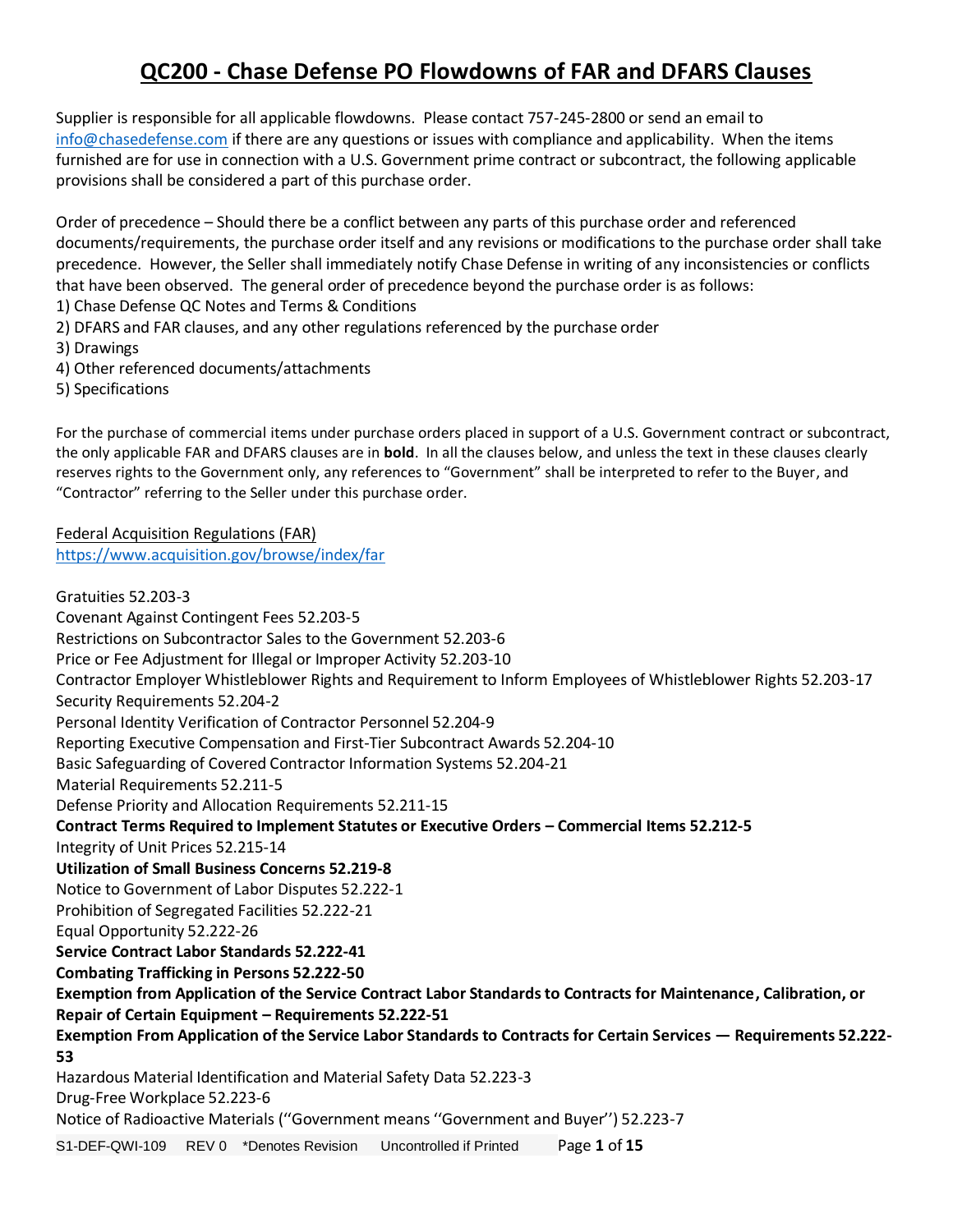Ozone-Depleting Substances and High Global Warming Potential Hydrofluorocarbons 52.223-11 Encouraging Contractor Policies to Ban Text Messaging While Driving 52.223-18 Privacy Act Notification 52.224-1 Privacy Act 52.224-2 Buy-America Act-Supplies 52.225-1 Duty-free Entry 52.225-8 Restrictions on Certain Foreign Purchases 52.225-13 Authorization and Consent — Alternate 1 52.227-1 Refund of Royalties 52.227-9 Filing of Patent Applications — Classified Subject Matter 52.227-10 Patent Rights – Ownership by the Contractor 52.227-11 Patent Rights – Ownership by the Government 52.227-13 Rights in Data — General (Not applicable under Department of Defense procurements) 52.227-14 Commercial Computer Software License 52.227-19 Rights in Data – SBIR Program 52.227-20 Worker's Compensation Insurance (Defense Base Act) 52.228-3 Workers Compensation and War-Hazard Insurance Overseas 52.228-4 Insurance — Work on a Government Installation 52.228-5 Industrial Resources Developed Under Defense Production Act Title III 52.234-1 Accident Prevention 52.236-13 Changes – Fixed-Price 52.243-1 Competition in Subcontracting 52.244-5 **Subcontracts for Commercial Items 52.244-6** Government Property 52.245-1 Government Property Installation Operation Service 52.245-2 Inspection of Supplies — Fixed Price 52.246-2 Inspection of Supplies — Cost Reimbursement 52.246-3 Inspection of Services — Fixed Price 52.246-4 Preference for U.S. Flag Air Carriers 52.247-63 **Preference for Privately Owned U.S. Flag Commercial Vessels 52.247-64** Termination for Convenience of the Government (Fixed Price) ''Government'' shall mean ''Buyer.'' 52.249-2 Orders Over \$10,000 Shall Also Include the Following: Notification of Employee Rights Under the National Labor Relations Act 52.222-40 Orders Over \$15,000 Shall Also Include the Following: Walsh-Healy Public Contracts Act 52.222-20 **Equal Opportunity for Workers with Disabilities 52.222-36** Orders Over \$25,000 Shall Also Include the Following: **Promoting Excess Food Donations to Nonprofit Organizations 52.226-6**

Orders Over \$150,000 Shall Also Include the Following: Anti-Kickback Procedures (less paragraph (c) (1)) 52.203-7 Limitation on Payments to Influence Certain Federal Transactions 52.203-12 Preventing Personal Conflicts of Interest 52.203-16 Equal Opportunity for Veterans 52.222-35 Employment Reports Veterans 52.222-37 Value Engineering 52.248-1 Limitation on Payments to Influence Certain Federal Transactions 52.203-12 Certification and Disclosure Regarding Payments to Influence Certain Federal Transactions (over \$150,000) 52.203-11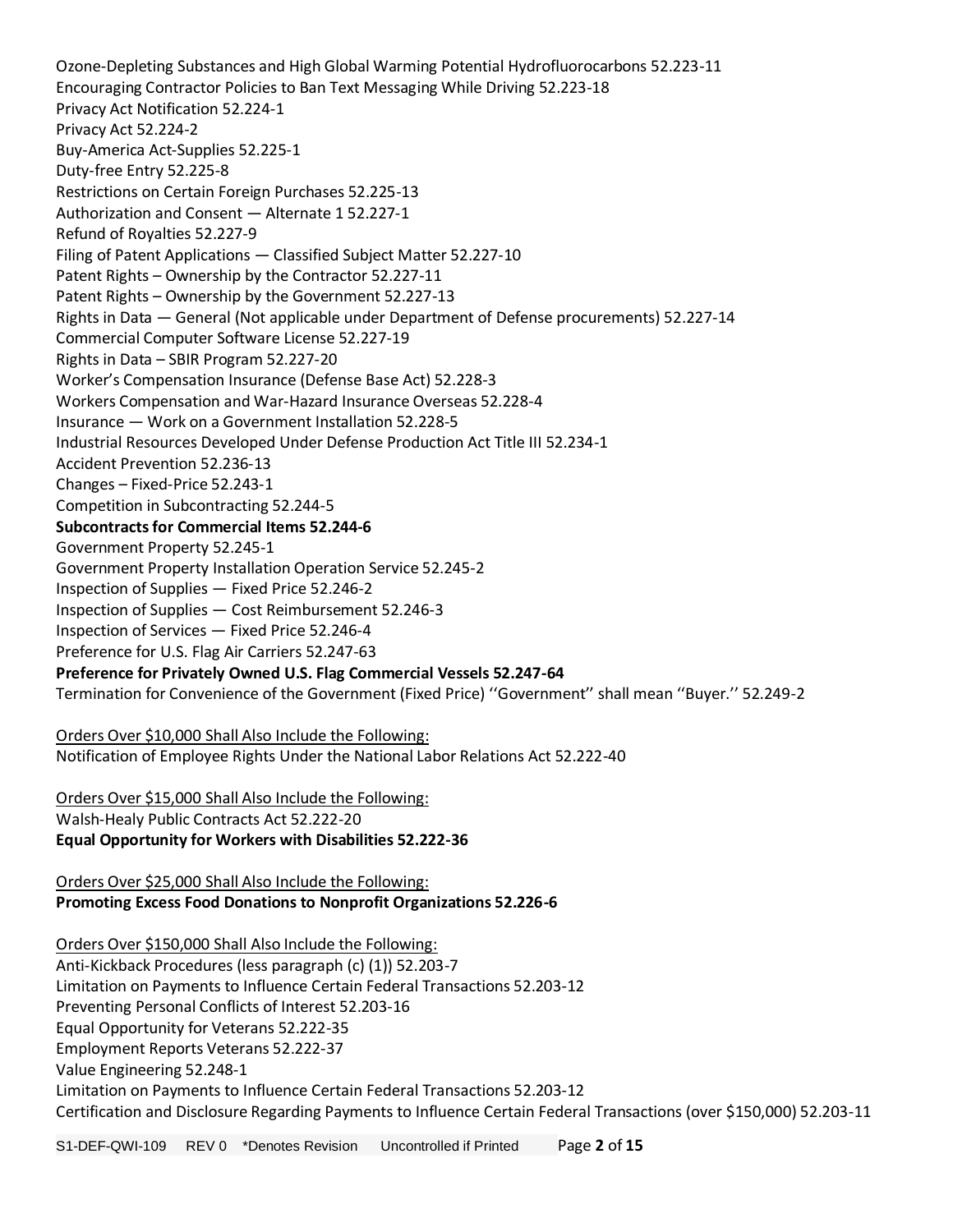Certification Regarding Debarment, Suspension, Proposed Debarment and Other Responsibility Matters (over \$150,000) 52.209-5

Previous Contracts and Compliance Reports (over \$150,000) 52.222-22

Orders Over \$700,000 Shall Also Include the Following: Small Business Subcontracting Plan 52.219-9

Orders Over \$750,000 and/or the Applicable Cost or Pricing Data Threshold Shall Also Include the Following: Audit and Records — Sealed Bidding 52.214-26 Price Reduction for Defective Cost of Pricing Data — Modifications — Sealed Bidding 52.214-27 Subcontractor Cost or Pricing Data — Modifications — Sealed Bidding 52.214-28 Audit and Records – Negotiation (applicable to cost type contracts and contracts requiring certified cost or pricing data submission) 52.215-2 Subcontractor Certified Cost or Pricing Data – Modifications 52.215-13 Pension Adjustments and Asset Reversions 52.215-15 Reversion or Adjustment of Plans for Post-Retirement Benefits Other Than Pensions 52.215-18 Notification of Ownership Changes 52.215-19 Limitations on Pass-Through Charges 52.215-23 Unless Otherwise Exempt Also Include the Following: Protecting Government Interest when Subcontracting with Contractors Debarred, suspended, or Proposed for Debarment 52.209-6 Price Reduction for Defective Certified Cost or Pricing Data 52.215-10 Price Reduction for Defective Certified Cost or Pricing Data Modifications 52.215-11 Subcontractor Certified Cost or Pricing Data 52.215-12 Subcontractor Certified Cost or Pricing Data Modifications 52.215-13 Requirements for Cost or Pricing Data or Information other than Certified Cost or Pricing Data 52.215-20 Requirements for Cost or Pricing Data or Information other than Certified Cost or Pricing Data — Modifications 52.215- 21 Contract Work Hours and Safety Standards – Overtime Compensation 52.222-4 Subcontracts — Labor Standards 52.222-11 Child Labor — Cooperation with Authorities and Remedies 52.222-19 Pre-award On-site Equal Opportunity Compliance Evaluation 52.222-24 Buy American Act — Free Trade Agreements-Israeli Trade Act 52.225-3 Trade Agreements 52.225-5 Contractor Personnel in a Designated Operational Area or Supporting a Diplomatic or Consular Mission Outside the United States 52.225-19 Patent Rights — Ownership by the Government 52.227-13 Cost Accounting Standards — Educational Institution 52.230-5 Earned Value Management System 52.234-4 Change Order Accounting 52.243-6 Notification of Changes 52.243-7

FAR clauses required to be flowed down in their entirety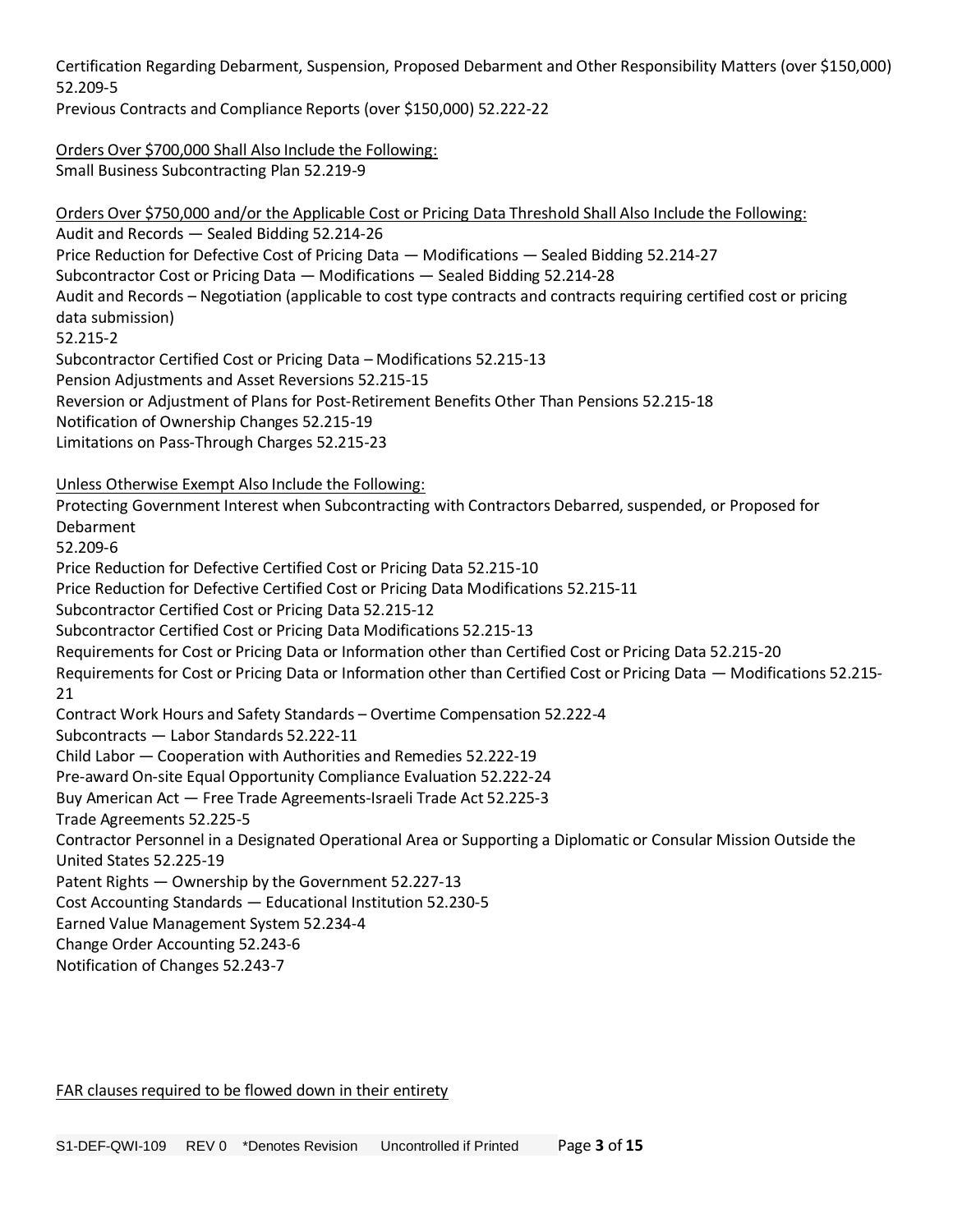**FAR 52.204-23 Prohibition on Contracting for Hardware, Software, and Services Developed or Provided by Kaspersky Lab and Other Covered Entities.**

**(a)** *Definitions***. As used in this clause—**

*Covered article* **means any hardware, software, or service that–**

 **(1)Is developed or provided by a covered entity;**

 **(2)Includes any hardware, software, or service developed or provided in whole or in part by a covered entity; or**

 **(3)Contains components using any hardware or software developed in whole or in part by a covered entity.**

*Covered entity* **means–**

 **(1)Kaspersky Lab;**

 **(2)Any successor entity to Kaspersky Lab;**

 **(3)Any entity that controls, is controlled by, or is under common control with Kaspersky Lab; or**

 **(4)Any entity of which Kaspersky Lab has a majority ownership.**

 **(b)** *Prohibition***. Section 1634 of Division A of the National Defense Authorization Act for Fiscal Year 2018 (Pub. L. 115-91) prohibits Government use of any covered article. The Contractor is prohibited from—**

 **(1)Providing any covered article that the Government will use on or after October 1, 2018; and**

 **(2)Using any covered article on or after October 1, 2018, in the development of data or deliverables first produced in the performance of the contract.**

 **(c)** *Reporting requirement***.**

 **(1)In the event the Contractor identifies a covered article provided to the Government during contract performance, or the Contractor is notified of such by a subcontractor at any tier or any other source, the Contractor shall report, in writing, to the Contracting Officer or, in the case of the Department of Defense, to the website at [https://dibnet.dod.mil.](https://dibnet.dod.mil/) For indefinite delivery contracts, the Contractor shall report to the Contracting Officer for the indefinite delivery contract and the Contracting Officer(s) for any affected order or, in the case of the Department of Defense, identify both the indefinite delivery contract and any affected orders in the report provided at [https://dibnet.dod.mil.](https://dibnet.dod.mil/)**

 **(2)The Contractor shall report the following information pursuant to paragraph (c)(1) of this clause:**

 **(i)Within 1 business day from the date of such identification or notification: the contract number; the order number(s), if applicable; supplier name; brand; model number (Original Equipment Manufacturer (OEM) number, manufacturer part number, or wholesaler number); item description; and any readily available information about mitigation actions undertaken or recommended.**

 **(ii)Within 10 business days of submitting the report pursuant to paragraph (c)(1) of this clause: any further available information about mitigation actions undertaken or recommended. In addition, the Contractor shall describe the efforts it undertook to prevent use or submission of a covered article, any reasons that led to the use or submission of the covered article, and any additional efforts that will be incorporated to prevent future use or submission of covered articles.**

 **(d)Subcontracts. The Contractor shall insert the substance of this clause, including this paragraph (d), in all subcontracts, including subcontracts for the acquisition of commercial items.**

FAR 52.209-6 Protecting the Government's [Interest](https://www.law.cornell.edu/definitions/index.php?width=840&height=800&iframe=true&def_id=a78bd960c6114cc1bd364926762fde33&term_occur=999&term_src=Title:48:Chapter:1:Subchapter:H:Part:52:Subpart:52.2:52.209-6) When Subcontracting With Contractors Debarred, Suspended, or Proposed for Debarment.

(a) Definition. Commercially available off-the-shelf (COTS) item, as used in this clause -

(1) Means any item of supply (including construction material) that is -

(i) A [commercial item](https://www.law.cornell.edu/definitions/index.php?width=840&height=800&iframe=true&def_id=a305ab5754263f8399e95c528a208206&term_occur=999&term_src=Title:48:Chapter:1:Subchapter:H:Part:52:Subpart:52.2:52.209-6) (as defined in paragraph (1) of the [definition](https://www.law.cornell.edu/definitions/index.php?width=840&height=800&iframe=true&def_id=f913668b813a3528a8f5dc53083c0cbf&term_occur=999&term_src=Title:48:Chapter:1:Subchapter:H:Part:52:Subpart:52.2:52.209-6) in [FAR 2.101\)](https://www.law.cornell.edu/cfr/text/48/2.101);

(ii) Sold in substantial quantities in the commercial marketplace; and

(iii) Offered to the Government, under a contract or [subcontract](https://www.law.cornell.edu/definitions/index.php?width=840&height=800&iframe=true&def_id=7cea314917dd2f8d543bb040cbcb13f4&term_occur=999&term_src=Title:48:Chapter:1:Subchapter:H:Part:52:Subpart:52.2:52.209-6) at any tier, without modification, in the same form in which it is sold in the commercial marketplace; and

(2) Does not include bulk cargo, as defined in [46 U.S.C. 40102\(4\),](https://www.law.cornell.edu/uscode/text/46/40102#4) such as agricultural products and petroleum products. (b) The Government suspends or debars Contractors to protect the Government's interests. Other than a [subcontract](https://www.law.cornell.edu/definitions/index.php?width=840&height=800&iframe=true&def_id=7cea314917dd2f8d543bb040cbcb13f4&term_occur=999&term_src=Title:48:Chapter:1:Subchapter:H:Part:52:Subpart:52.2:52.209-6) for a [commercially available off-the-shelf item,](https://www.law.cornell.edu/definitions/index.php?width=840&height=800&iframe=true&def_id=9191bb42ce72f59b8f412992581193c1&term_occur=999&term_src=Title:48:Chapter:1:Subchapter:H:Part:52:Subpart:52.2:52.209-6) the Contractor shall not enter into any [subcontract,](https://www.law.cornell.edu/definitions/index.php?width=840&height=800&iframe=true&def_id=7cea314917dd2f8d543bb040cbcb13f4&term_occur=999&term_src=Title:48:Chapter:1:Subchapter:H:Part:52:Subpart:52.2:52.209-6) in excess of \$35,000 with a Contractor that is debarred, suspended, or proposed for debarment by any [executive](https://www.law.cornell.edu/definitions/index.php?width=840&height=800&iframe=true&def_id=20337544af3a10f04d4d30c9b5c0af0b&term_occur=999&term_src=Title:48:Chapter:1:Subchapter:H:Part:52:Subpart:52.2:52.209-6) [agency](https://www.law.cornell.edu/definitions/index.php?width=840&height=800&iframe=true&def_id=ff960c003974a24dcadeba08a13a9d4c&term_occur=999&term_src=Title:48:Chapter:1:Subchapter:H:Part:52:Subpart:52.2:52.209-6) unless there is a compelling reason to do so.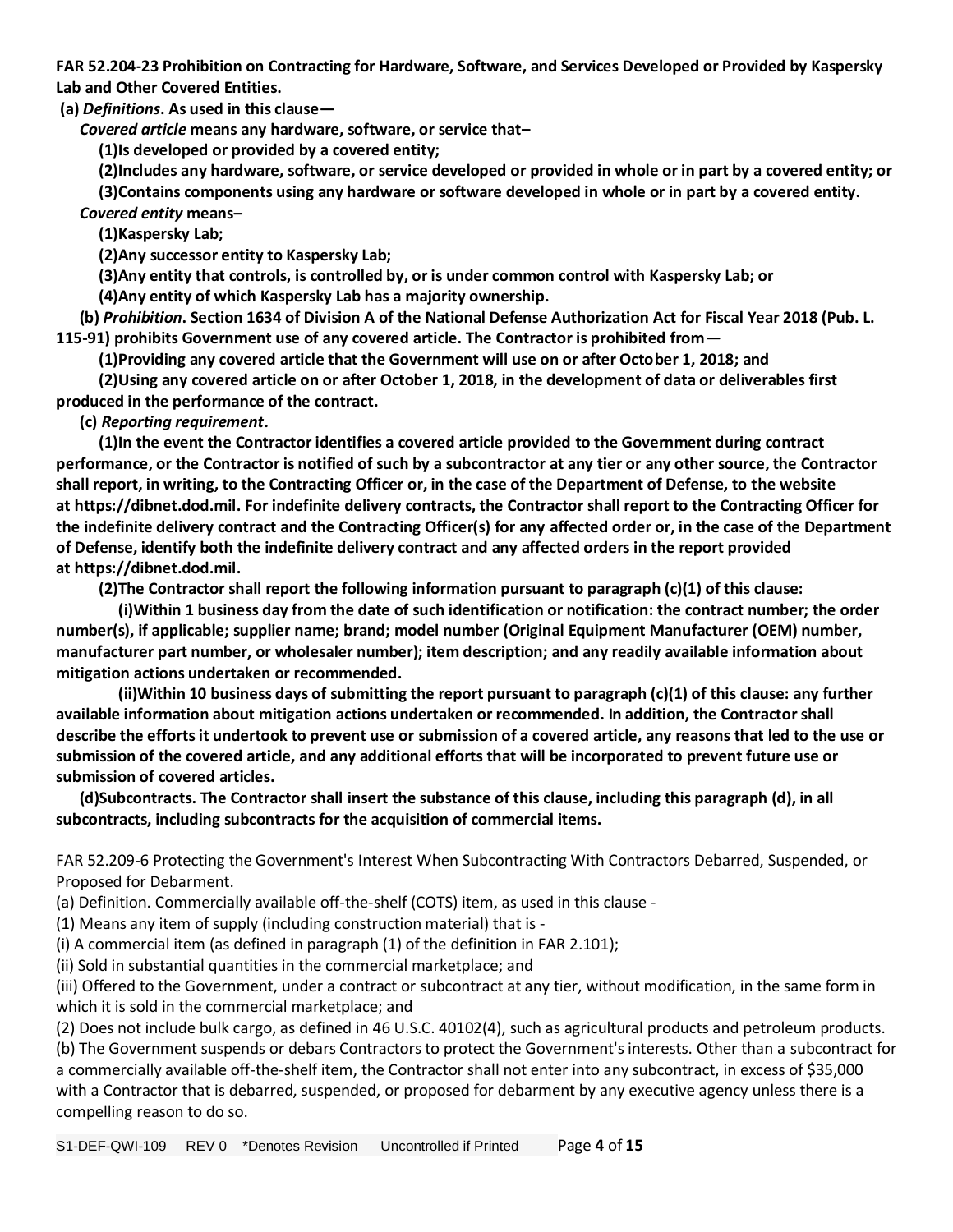(c) The Contractor shall require each proposed [subcontractor](https://www.law.cornell.edu/definitions/index.php?width=840&height=800&iframe=true&def_id=edb84a8811960cf98df365b1778ce743&term_occur=999&term_src=Title:48:Chapter:1:Subchapter:H:Part:52:Subpart:52.2:52.209-6) whose [subcontract](https://www.law.cornell.edu/definitions/index.php?width=840&height=800&iframe=true&def_id=7cea314917dd2f8d543bb040cbcb13f4&term_occur=999&term_src=Title:48:Chapter:1:Subchapter:H:Part:52:Subpart:52.2:52.209-6) will exceed \$35,000, other than a [subcontractor](https://www.law.cornell.edu/definitions/index.php?width=840&height=800&iframe=true&def_id=edb84a8811960cf98df365b1778ce743&term_occur=999&term_src=Title:48:Chapter:1:Subchapter:H:Part:52:Subpart:52.2:52.209-6) providing a [commercially available off-the-shelf item,](https://www.law.cornell.edu/definitions/index.php?width=840&height=800&iframe=true&def_id=9191bb42ce72f59b8f412992581193c1&term_occur=999&term_src=Title:48:Chapter:1:Subchapter:H:Part:52:Subpart:52.2:52.209-6) to disclose to the Contractor, in writing, whether as of the time of award of the [subcontract,](https://www.law.cornell.edu/definitions/index.php?width=840&height=800&iframe=true&def_id=7cea314917dd2f8d543bb040cbcb13f4&term_occur=999&term_src=Title:48:Chapter:1:Subchapter:H:Part:52:Subpart:52.2:52.209-6) the [subcontractor,](https://www.law.cornell.edu/definitions/index.php?width=840&height=800&iframe=true&def_id=edb84a8811960cf98df365b1778ce743&term_occur=999&term_src=Title:48:Chapter:1:Subchapter:H:Part:52:Subpart:52.2:52.209-6) or its principals, is or is not debarred, suspended, or proposed for debarment by the Federal Government.

(d) A corporate officer or a designee of the Contractor shall notify the Contracting Officer, in writing, before entering into a [subcontract](https://www.law.cornell.edu/definitions/index.php?width=840&height=800&iframe=true&def_id=7cea314917dd2f8d543bb040cbcb13f4&term_occur=999&term_src=Title:48:Chapter:1:Subchapter:H:Part:52:Subpart:52.2:52.209-6) with a party (other than a [subcontractor](https://www.law.cornell.edu/definitions/index.php?width=840&height=800&iframe=true&def_id=edb84a8811960cf98df365b1778ce743&term_occur=999&term_src=Title:48:Chapter:1:Subchapter:H:Part:52:Subpart:52.2:52.209-6) providing a commercially available off-the-shelf item) that is debarred, suspended, or proposed for debarment (see [FAR 9.404](https://www.law.cornell.edu/cfr/text/48/9.404) for [information](https://www.law.cornell.edu/definitions/index.php?width=840&height=800&iframe=true&def_id=b1fec257bbbf9339978b0004042258d1&term_occur=999&term_src=Title:48:Chapter:1:Subchapter:H:Part:52:Subpart:52.2:52.209-6) on the [System for Award Management](https://www.law.cornell.edu/definitions/index.php?width=840&height=800&iframe=true&def_id=f9c411036987ae8cc04997585ee5cd23&term_occur=999&term_src=Title:48:Chapter:1:Subchapter:H:Part:52:Subpart:52.2:52.209-6)  [\(SAM\)](https://www.law.cornell.edu/definitions/index.php?width=840&height=800&iframe=true&def_id=f9c411036987ae8cc04997585ee5cd23&term_occur=999&term_src=Title:48:Chapter:1:Subchapter:H:Part:52:Subpart:52.2:52.209-6) Exclusions). The notice must include the following:

(1) The name of the [subcontractor.](https://www.law.cornell.edu/definitions/index.php?width=840&height=800&iframe=true&def_id=edb84a8811960cf98df365b1778ce743&term_occur=999&term_src=Title:48:Chapter:1:Subchapter:H:Part:52:Subpart:52.2:52.209-6)

(2) The Contractor's knowledge of the reasons for the [subcontractor](https://www.law.cornell.edu/definitions/index.php?width=840&height=800&iframe=true&def_id=edb84a8811960cf98df365b1778ce743&term_occur=999&term_src=Title:48:Chapter:1:Subchapter:H:Part:52:Subpart:52.2:52.209-6) being listed with an exclusion in [SAM.](https://www.law.cornell.edu/definitions/index.php?width=840&height=800&iframe=true&def_id=6a2f66aa4e09158dda09977b71b089c6&term_occur=999&term_src=Title:48:Chapter:1:Subchapter:H:Part:52:Subpart:52.2:52.209-6)

(3) The compelling reason(s) for doing business with the [subcontractor](https://www.law.cornell.edu/definitions/index.php?width=840&height=800&iframe=true&def_id=edb84a8811960cf98df365b1778ce743&term_occur=999&term_src=Title:48:Chapter:1:Subchapter:H:Part:52:Subpart:52.2:52.209-6) notwithstanding its being listed with an exclusion in [SAM.](https://www.law.cornell.edu/definitions/index.php?width=840&height=800&iframe=true&def_id=6a2f66aa4e09158dda09977b71b089c6&term_occur=999&term_src=Title:48:Chapter:1:Subchapter:H:Part:52:Subpart:52.2:52.209-6)

(4) The systems and procedures the Contractor has established to ensure that it is fully protecting the Government's [interests](https://www.law.cornell.edu/definitions/index.php?width=840&height=800&iframe=true&def_id=a78bd960c6114cc1bd364926762fde33&term_occur=999&term_src=Title:48:Chapter:1:Subchapter:H:Part:52:Subpart:52.2:52.209-6) when dealing with such [subcontractor](https://www.law.cornell.edu/definitions/index.php?width=840&height=800&iframe=true&def_id=edb84a8811960cf98df365b1778ce743&term_occur=999&term_src=Title:48:Chapter:1:Subchapter:H:Part:52:Subpart:52.2:52.209-6) in view of the specific basis for the party's debarment, suspension, or proposed debarment.

(e) Subcontracts. Unless this is a contract for the acquisition of commercial items, the Contractor shall include the requirements of this clause, including this paragraph (e) (appropriately modified for the identification of the parties), in each [subcontract](https://www.law.cornell.edu/definitions/index.php?width=840&height=800&iframe=true&def_id=7cea314917dd2f8d543bb040cbcb13f4&term_occur=999&term_src=Title:48:Chapter:1:Subchapter:H:Part:52:Subpart:52.2:52.209-6) that -

(1) Exceeds \$35,000 in value; and

(2) Is not a [subcontract](https://www.law.cornell.edu/definitions/index.php?width=840&height=800&iframe=true&def_id=7cea314917dd2f8d543bb040cbcb13f4&term_occur=999&term_src=Title:48:Chapter:1:Subchapter:H:Part:52:Subpart:52.2:52.209-6) for commercially available off-the-shelf items.

#### **FAR 52.225-13 Restrictions on Certain Foreign Purchases.**

**(a) Except as authorized by the Office of Foreign Assets Control (OFAC) in the Department of the Treasury, the Contractor shall not acquire, for use in the performance of this contract, any [supplies](https://www.law.cornell.edu/definitions/index.php?width=840&height=800&iframe=true&def_id=4bcb6f2f2be5dbc175fd9e8734a41145&term_occur=999&term_src=Title:48:Chapter:1:Subchapter:H:Part:52:Subpart:52.2:52.225-13) or services if any proclamation, [Executive](https://www.law.cornell.edu/definitions/index.php?width=840&height=800&iframe=true&def_id=20337544af3a10f04d4d30c9b5c0af0b&term_occur=999&term_src=Title:48:Chapter:1:Subchapter:H:Part:52:Subpart:52.2:52.225-13) order, or statute administered by OFAC, or if OFAC's implementing regulations at [31 CFR](https://www.law.cornell.edu/cfr/text/31/chapter-V)  [chapter V,](https://www.law.cornell.edu/cfr/text/31/chapter-V) would prohibit such a transaction by a [person](https://www.law.cornell.edu/definitions/index.php?width=840&height=800&iframe=true&def_id=6060c961bb42eeccb767c4ab90545cee&term_occur=999&term_src=Title:48:Chapter:1:Subchapter:H:Part:52:Subpart:52.2:52.225-13) subject to the jurisdiction of the [United States.](https://www.law.cornell.edu/definitions/index.php?width=840&height=800&iframe=true&def_id=05798b00227a9a3cb859ce4e18bcc650&term_occur=999&term_src=Title:48:Chapter:1:Subchapter:H:Part:52:Subpart:52.2:52.225-13) (b) Except as authorized by OFAC, most transactions involving Cuba, Iran, and Sudan are prohibited, as are most imports from Burma or North Korea, into the [United States](https://www.law.cornell.edu/definitions/index.php?width=840&height=800&iframe=true&def_id=05798b00227a9a3cb859ce4e18bcc650&term_occur=999&term_src=Title:48:Chapter:1:Subchapter:H:Part:52:Subpart:52.2:52.225-13) or its outlying areas. Lists of entities and [individuals](https://www.law.cornell.edu/definitions/index.php?width=840&height=800&iframe=true&def_id=d118eac601f1059ba9e57006ad7257e8&term_occur=999&term_src=Title:48:Chapter:1:Subchapter:H:Part:52:Subpart:52.2:52.225-13) subject to economic sanctions are included in OFAC's List of Specially Designated Nationals and Blocked [Persons](https://www.law.cornell.edu/definitions/index.php?width=840&height=800&iframe=true&def_id=6060c961bb42eeccb767c4ab90545cee&term_occur=999&term_src=Title:48:Chapter:1:Subchapter:H:Part:52:Subpart:52.2:52.225-13) at http://www.treas.gov/offices/enforcement/ofac/sdn More [information](https://www.law.cornell.edu/definitions/index.php?width=840&height=800&iframe=true&def_id=b1fec257bbbf9339978b0004042258d1&term_occur=999&term_src=Title:48:Chapter:1:Subchapter:H:Part:52:Subpart:52.2:52.225-13) about these restrictions, as well as updates, is available in the OFAC's regulations at [31 CFR chapter V](https://www.law.cornell.edu/cfr/text/31/chapter-V) and/or on OFAC's Web site at http://www.treas.gov/offices/enforcement/ofac.**

**(c) The Contractor shall insert this clause, including this paragraph (c), in all [subcontracts.](https://www.law.cornell.edu/definitions/index.php?width=840&height=800&iframe=true&def_id=056dcd6364e0edfc3155fcbfe5834711&term_occur=999&term_src=Title:48:Chapter:1:Subchapter:H:Part:52:Subpart:52.2:52.225-13)**

#### FAR 52.222-21 Prohibition of Segregated Facilities

(a) Definitions. As used in this clause -

Gender identity has the meaning given by the Department of Labor's Office of Federal Contract Compliance Programs, and is found at www.dol.gov/ofccp/LGBT/LGBT\_FAQs.html.

Segregated facilities means any waiting rooms, [work](https://www.law.cornell.edu/definitions/index.php?width=840&height=800&iframe=true&def_id=4e844c537457149a27a94427b43e7320&term_occur=999&term_src=Title:48:Chapter:1:Subchapter:H:Part:52:Subpart:52.2:52.222-21) areas, rest rooms and wash rooms, restaurants and other eating areas, time clocks, locker rooms and other storage or dressing areas, parking lots, drinking fountains, recreation or entertainment areas, transportation, and housing facilities [provided](https://www.law.cornell.edu/definitions/index.php?width=840&height=800&iframe=true&def_id=80fb588108eda34822560ae27fdc9a0d&term_occur=999&term_src=Title:48:Chapter:1:Subchapter:H:Part:52:Subpart:52.2:52.222-21) for [employees,](https://www.law.cornell.edu/definitions/index.php?width=840&height=800&iframe=true&def_id=195593d775cea6a32bc0267306777b5c&term_occur=999&term_src=Title:48:Chapter:1:Subchapter:H:Part:52:Subpart:52.2:52.222-21) that are segregated by explicit directive or are in fact segregated on the basis of race, color, religion, sex, sexual orientation, gender identity, or national origin because of written or oral policies or [employee](https://www.law.cornell.edu/definitions/index.php?width=840&height=800&iframe=true&def_id=195593d775cea6a32bc0267306777b5c&term_occur=999&term_src=Title:48:Chapter:1:Subchapter:H:Part:52:Subpart:52.2:52.222-21) custom. The term does not include separate or singleuser rest rooms or necessary dressing or sleeping areas [provided](https://www.law.cornell.edu/definitions/index.php?width=840&height=800&iframe=true&def_id=80fb588108eda34822560ae27fdc9a0d&term_occur=999&term_src=Title:48:Chapter:1:Subchapter:H:Part:52:Subpart:52.2:52.222-21) to assure privacy between the sexes.

Sexual orientation has the meaning given by the Department of Labor's Office of Federal Contract Compliance Programs, and is found at www.dol.gov/ofccp/LGBT/LGBT\_FAQs.html.

(b) The Contractor agrees that it does not and will not maintain or [provide](https://www.law.cornell.edu/definitions/index.php?width=840&height=800&iframe=true&def_id=80fb588108eda34822560ae27fdc9a0d&term_occur=999&term_src=Title:48:Chapter:1:Subchapter:H:Part:52:Subpart:52.2:52.222-21) for its [employees](https://www.law.cornell.edu/definitions/index.php?width=840&height=800&iframe=true&def_id=195593d775cea6a32bc0267306777b5c&term_occur=999&term_src=Title:48:Chapter:1:Subchapter:H:Part:52:Subpart:52.2:52.222-21) any [segregated facilities](https://www.law.cornell.edu/definitions/index.php?width=840&height=800&iframe=true&def_id=e1370dd4fe912065d082550f0d7775e7&term_occur=999&term_src=Title:48:Chapter:1:Subchapter:H:Part:52:Subpart:52.2:52.222-21) at any of its establishments, and that it does not and will not permit its [employees](https://www.law.cornell.edu/definitions/index.php?width=840&height=800&iframe=true&def_id=195593d775cea6a32bc0267306777b5c&term_occur=999&term_src=Title:48:Chapter:1:Subchapter:H:Part:52:Subpart:52.2:52.222-21) to perform their services at any location under its control where [segregated facilities](https://www.law.cornell.edu/definitions/index.php?width=840&height=800&iframe=true&def_id=e1370dd4fe912065d082550f0d7775e7&term_occur=999&term_src=Title:48:Chapter:1:Subchapter:H:Part:52:Subpart:52.2:52.222-21) are maintained. The Contractor agrees that a breach of this clause is a violation of the Equal Opportunity clause in this contract.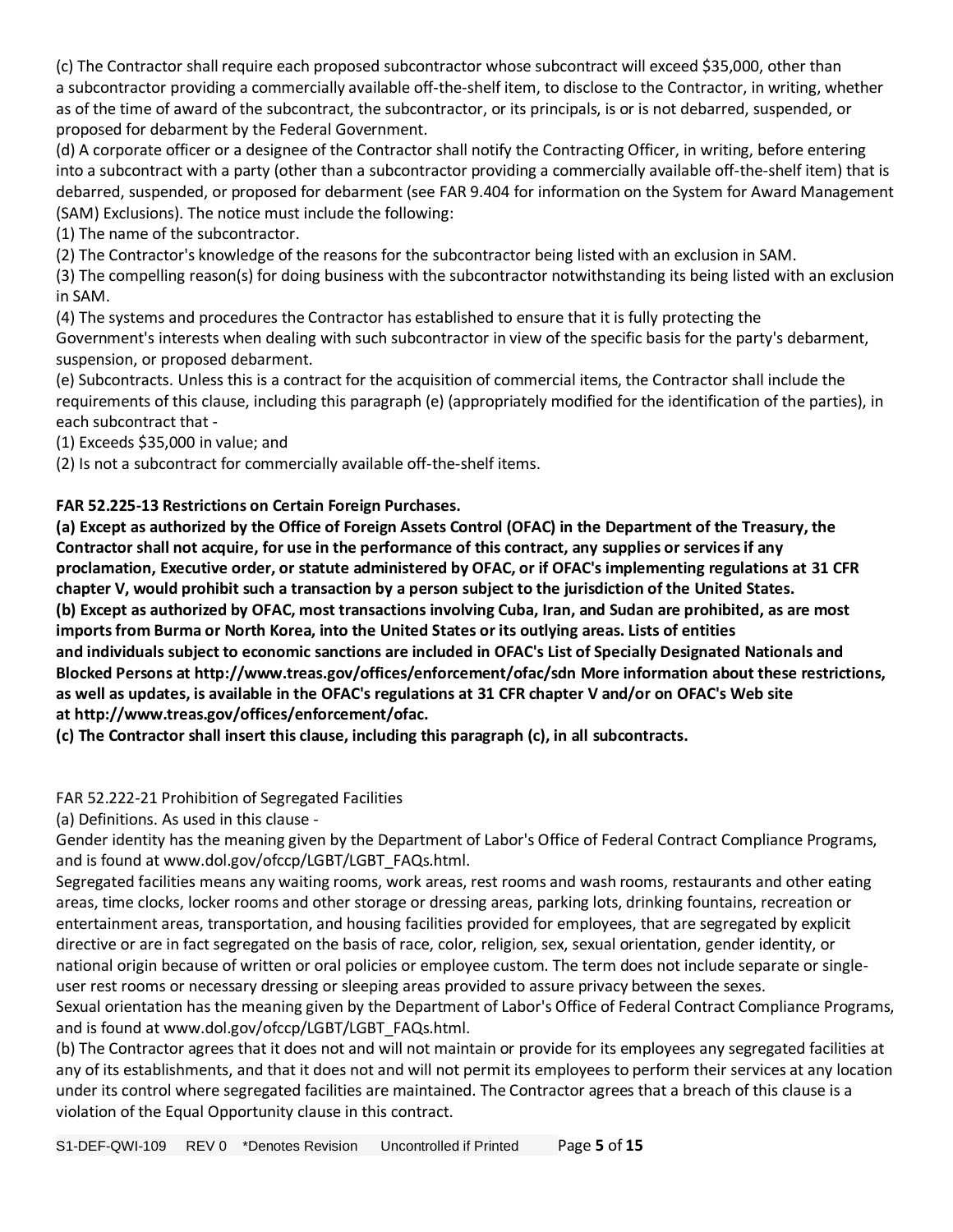(c) The Contractor shall include this clause in every [subcontract](https://www.law.cornell.edu/definitions/index.php?width=840&height=800&iframe=true&def_id=7cea314917dd2f8d543bb040cbcb13f4&term_occur=999&term_src=Title:48:Chapter:1:Subchapter:H:Part:52:Subpart:52.2:52.222-21) and purchase order that is subject to the Equal Opportunity clause of this contract.

**FAR 52.204-25 Prohibition on Contracting for Certain Telecommunications and Video Surveillance Services or Equipment.**

 **(a)** *Definitions.* **As used in this clause—**

*Covered foreign country* **means The People's Republic of China.**

*Covered telecommunications equipment or services* **means–**

 **(1)Telecommunications equipment produced by Huawei Technologies Company or ZTE Corporation (or any subsidiary or affiliate of such entities);**

 **(2)For the purpose of public safety, security of Government facilities, physical security surveillance of critical infrastructure, and other national security purposes, video surveillance and telecommunications equipment produced by Hytera Communications Corporation, Hangzhou Hikvision Digital Technology Company, or Dahua Technology Company (or any subsidiary or affiliate of such entities);**

 **(3)Telecommunications or video surveillance services provided by such entities or using such equipment; or**

 **(4)Telecommunications or video surveillance equipment or services produced or provided by an entity that the Secretary of Defense, in consultation with the Director of National Intelligence or the Director of the Federal Bureau of Investigation, reasonably believes to be an entity owned or controlled by, or otherwise connected to, the government of a covered foreign country.**

*Critical technology* **means–**

 **(1)Defense articles or defense services included on the United States Munitions List set forth in the International Traffic in Arms Regulations under subchapter M of chapter I of title 22, Code of Federal Regulations;**

 **(2)Items included on the Commerce Control List set forth in Supplement No. 1 to part 774 of the Export Administration Regulations under subchapter C of chapter VII of title 15, Code of Federal Regulations, and controlled-**

 **(i)Pursuant to multilateral regimes, including for reasons relating to national security, chemical and biological weapons proliferation, nuclear nonproliferation, or missile technology; or**

 **(ii)For reasons relating to regional stability or surreptitious listening;**

 **(3)Specially designed and prepared nuclear equipment, parts and components, materials, software, and technology covered by part 810 of title 10, Code of Federal Regulations (relating to assistance to foreign atomic energy activities);**

 **(4)Nuclear facilities, equipment, and material covered by part 110 of title 10, Code of Federal Regulations (relating to export and import of nuclear equipment and material);**

 **(5)Select agents and toxins covered by part 331 of title 7, Code of Federal Regulations, part 121 of title 9 of such Code, or part 73 of title 42 of such Code; or**

 **(6)Emerging and foundational technologies controlled pursuant to section 1758 of the Export Control Reform Act of 2018 (50 U.S.C. 4817).**

*Substantial or essential component* **means any component necessary for the proper function or performance of a piece of equipment, system, or service.**

 **(b)** *Prohibition.* **Section 889(a)(1)(A) of the John S. McCain National Defense Authorization Act for Fiscal Year 2019 (Pub. L. 115-232) prohibits the head of an executive agency on or after August 13, 2019, from procuring or obtaining, or extending or renewing a contract to procure or obtain, any equipment, system, or service that uses covered telecommunications equipment or services as a substantial or essential component of any system, or as critical technology as part of any system. The Contractor is prohibited from providing to the Government any equipment, system, or service that uses covered telecommunications equipment or services as a substantial or essential component of any system, or as critical technology as part of any system, unless an exception at paragraph (c) of this clause applies or the covered telecommunication equipment or services are covered by a waiver described in Federal Acquisition Regulation [4.2104.](https://www.acquisition.gov/content/42104-waivers#id1989GI040ZO)**

 **(c)** *Exceptions.* **This clause does not prohibit contractors from providing—**

 **(1)A service that connects to the facilities of a third-party, such as backhaul, roaming, or interconnection arrangements; or**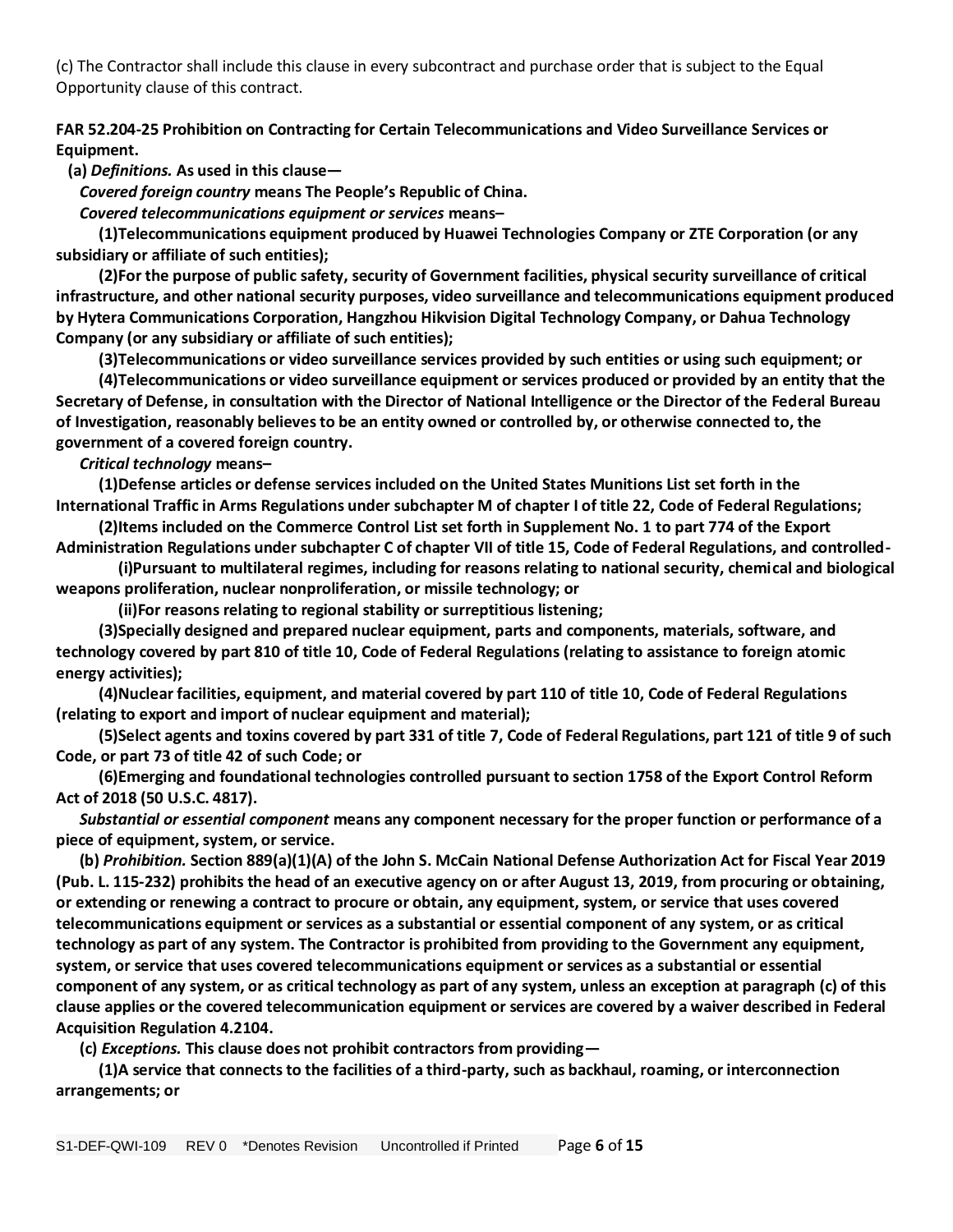**(2)Telecommunications equipment that cannot route or redirect user data traffic or permit visibility into any user data or packets that such equipment transmits or otherwise handles.**

 **(d)Reporting requirement.**

**(1)In the event the Contractor identifies covered telecommunications equipment or services used as a substantial or essential component of any system, or as critical technology as part of any system, during contract performance, or the Contractor is notified of such by a subcontractor at any tier or by any other source, the Contractor shall report the information in paragraph (d)(2) of this clause to the Contracting Officer, unless elsewhere in this contract are established procedures for reporting the information; in the case of the Department of Defense, the Contractor shall report to the website at [https://dibnet.dod.mil.](https://dibnet.dod.mil/) For indefinite delivery contracts, the Contractor shall report to the Contracting Officer for the indefinite delivery contract and the Contracting Officer(s) for any affected order or, in the case of the Department of Defense, identify both the indefinite delivery contract and any affected orders in the report provided at [https://dibnet.dod.mil.](https://dibnet.dod.mil/)**

 **(2)The Contractor shall report the following information pursuant to paragraph (d)(1) of this clause**

 **(i)Within one business day from the date of such identification or notification: the contract number; the order number(s), if applicable; supplier name; supplier unique entity identifier (if known); supplier Commercial and Government Entity (CAGE) code (if known); brand; model number (original equipment manufacturer number, manufacturer part number, or wholesaler number); item description; and any readily available information about mitigation actions undertaken or recommended.**

 **(ii)Within 10 business days of submitting the information in paragraph (d)(2)(i) of this clause: any further available information about mitigation actions undertaken or recommended. In addition, the Contractor shall describe the efforts it undertook to prevent use or submission of covered telecommunications equipment or services, and any additional efforts that will be incorporated to prevent future use or submission of covered telecommunications equipment or services.**

 **(e)** *Subcontracts.* **The Contractor shall insert the substance of this clause, including this paragraph (e), in all subcontracts and other contractual instruments, including subcontracts for the acquisition of commercial items. DFARS 252.204-7018 Prohibition on the Acquisition of Covered Defense Telecommunications Equipment or Services. (a) Definitions. As used in this clause -**

**Covered defense telecommunications equipment or services means -**

**(1) Telecommunications equipment [produced](https://www.law.cornell.edu/definitions/index.php?width=840&height=800&iframe=true&def_id=1fa07edf5241a0d1c3189ab22f68245a&term_occur=999&term_src=Title:48:Chapter:2:Subchapter:H:Part:252:Subpart:252.2:252.204-7018) by Huawei Technologies Company or ZTE Corporation, or any subsidiary or affiliate of such entities;**

**(2) Telecommunications services provided by such entities or using such equipment; or**

**(3) Telecommunications equipment or services [produced](https://www.law.cornell.edu/definitions/index.php?width=840&height=800&iframe=true&def_id=1fa07edf5241a0d1c3189ab22f68245a&term_occur=999&term_src=Title:48:Chapter:2:Subchapter:H:Part:252:Subpart:252.2:252.204-7018) or provided by an entity that the Secretary of** 

**Defense reasonably believes to be an entity owned or controlled by, or otherwise connected to, the [government of a](https://www.law.cornell.edu/definitions/index.php?width=840&height=800&iframe=true&def_id=dad11ab2c4c2220df3f4b265c3bf9d68&term_occur=999&term_src=Title:48:Chapter:2:Subchapter:H:Part:252:Subpart:252.2:252.204-7018)  [covered foreign country.](https://www.law.cornell.edu/definitions/index.php?width=840&height=800&iframe=true&def_id=dad11ab2c4c2220df3f4b265c3bf9d68&term_occur=999&term_src=Title:48:Chapter:2:Subchapter:H:Part:252:Subpart:252.2:252.204-7018)**

**Covered foreign country means -**

**(1) The People's Republic of China; or**

**(2) The Russian Federation.**

**Covered missions means -**

**(1) The nuclear deterrence mission of DoD, including with respect to nuclear command, control, and communications, integrated tactical warning and attack assessment, and continuity of Government; or**

**(2) The homeland defense mission of DoD, including with respect to ballistic missile defense.**

**"Critical technology" means -**

**(1) Defense [articles](https://www.law.cornell.edu/definitions/index.php?width=840&height=800&iframe=true&def_id=38e380ee68b6e6be252d3add72b6aeab&term_occur=999&term_src=Title:48:Chapter:2:Subchapter:H:Part:252:Subpart:252.2:252.204-7018) or defense services included on the [United States Munitions List](https://www.law.cornell.edu/definitions/index.php?width=840&height=800&iframe=true&def_id=f6a1828c97dcc4c2f4deac6184650382&term_occur=999&term_src=Title:48:Chapter:2:Subchapter:H:Part:252:Subpart:252.2:252.204-7018) set forth in the International Traffic in Arms Regulations under subchapter M of chapter I of title 22, Code of Federal Regulations;**

**(2) [Items](https://www.law.cornell.edu/definitions/index.php?width=840&height=800&iframe=true&def_id=9f1a663007e7a282a7257646796e6600&term_occur=999&term_src=Title:48:Chapter:2:Subchapter:H:Part:252:Subpart:252.2:252.204-7018) included on the Commerce Control List set forth in Supplement No. 1 to part 774 of the Export** 

**Administration Regulations under subchapter C of chapter VII of title 15, Code of Federal Regulations, and controlled - (i) Pursuant to multilateral regimes, including for reasons relating to national security, chemical and biological weapons proliferation, nuclear nonproliferation, or missile technology; or**

**(ii) For reasons relating to regional stability or surreptitious listening;**

**(3) Specially designed and prepared nuclear equipment, parts and [components,](https://www.law.cornell.edu/definitions/index.php?width=840&height=800&iframe=true&def_id=b08d4ec518dd34ef35cad06510d82828&term_occur=999&term_src=Title:48:Chapter:2:Subchapter:H:Part:252:Subpart:252.2:252.204-7018) materials, software, and technology covered by part 810 of title 10, Code of Federal Regulations (relating to assistance to foreign atomic energy activities);**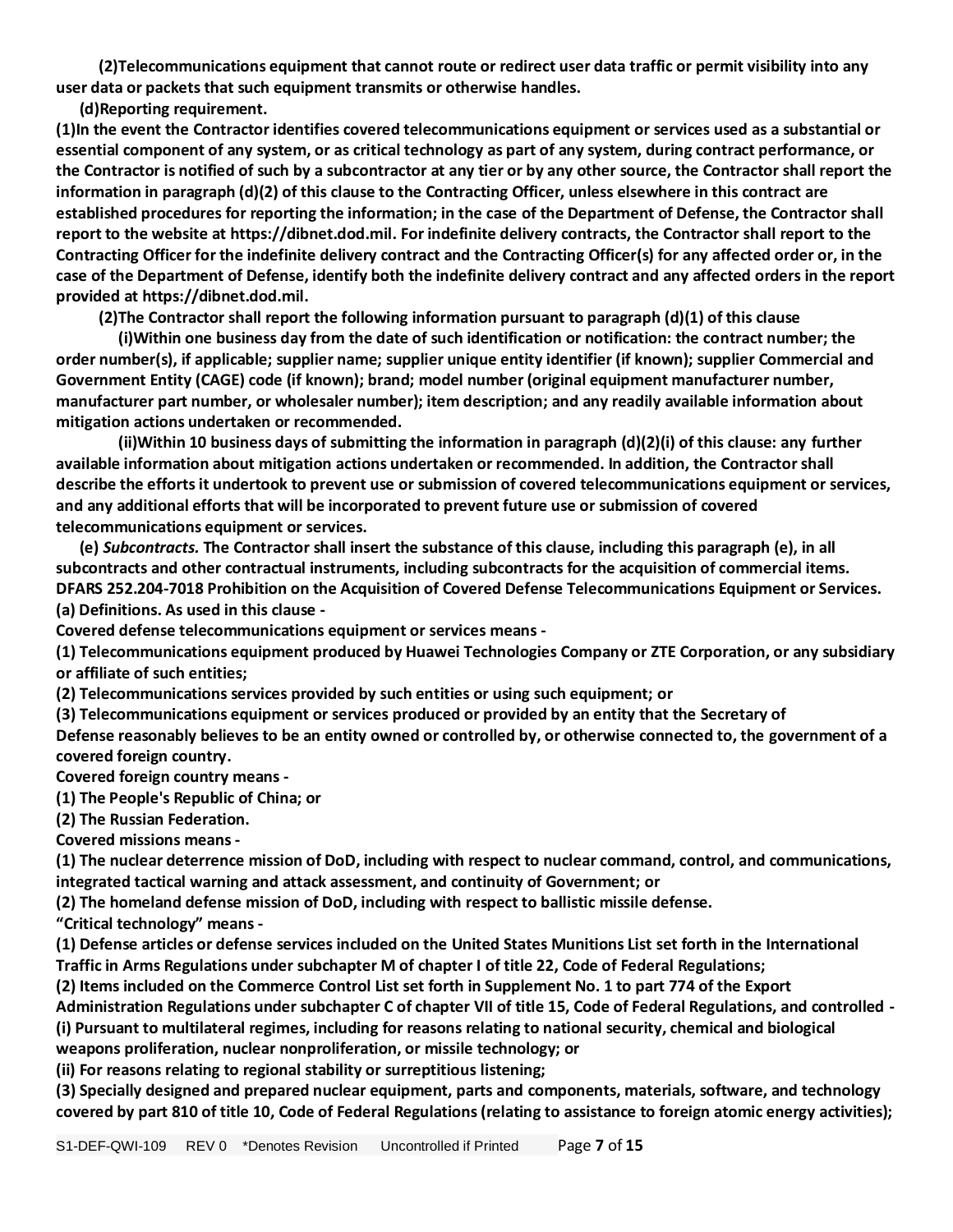**(4) Nuclear facilities, equipment, and material covered by part 110 of title 10, Code of Federal Regulations (relating to export and import of nuclear equipment and material);**

**(5) Select agents and toxins covered by part 331 of title 7, Code of Federal Regulations, part 121 of title 9 of such Code, or part 73 of title 42 of such Code; or**

**(6) Emerging and foundational technologies controlled pursuant to section 1758 of the Export Control Reform Act of 2018 [\(50 U.S.C. 4817\)](https://www.law.cornell.edu/uscode/text/50/4817).**

**Substantial or essential component means any [component](https://www.law.cornell.edu/definitions/index.php?width=840&height=800&iframe=true&def_id=88c3a3345ec18653c881c90a8c0e73d3&term_occur=999&term_src=Title:48:Chapter:2:Subchapter:H:Part:252:Subpart:252.2:252.204-7018) necessary for the proper function or performance of a piece of equipment, system, or service.**

**(b) Prohibition. In accordance with section 1656 of the National Defense Authorization Act for Fiscal Year 2018 [\(Pub. L.](https://www.law.cornell.edu/rio/citation/Pub._L._115-91)  [115-91\)](https://www.law.cornell.edu/rio/citation/Pub._L._115-91), the contractor shall not provide to the Government any equipment, system, or service to carry out [covered](https://www.law.cornell.edu/definitions/index.php?width=840&height=800&iframe=true&def_id=d207ce8f790156e9d9d05c2956bb59af&term_occur=999&term_src=Title:48:Chapter:2:Subchapter:H:Part:252:Subpart:252.2:252.204-7018)  [missions](https://www.law.cornell.edu/definitions/index.php?width=840&height=800&iframe=true&def_id=d207ce8f790156e9d9d05c2956bb59af&term_occur=999&term_src=Title:48:Chapter:2:Subchapter:H:Part:252:Subpart:252.2:252.204-7018) that uses [covered defense telecommunications equipment or services](https://www.law.cornell.edu/definitions/index.php?width=840&height=800&iframe=true&def_id=b44a3a60bc7091eb66547b21c5f0c5d9&term_occur=999&term_src=Title:48:Chapter:2:Subchapter:H:Part:252:Subpart:252.2:252.204-7018) as a [substantial or essential](https://www.law.cornell.edu/definitions/index.php?width=840&height=800&iframe=true&def_id=83089f0d963c2119c4d8ed7e32a2dc86&term_occur=999&term_src=Title:48:Chapter:2:Subchapter:H:Part:252:Subpart:252.2:252.204-7018)  [component](https://www.law.cornell.edu/definitions/index.php?width=840&height=800&iframe=true&def_id=83089f0d963c2119c4d8ed7e32a2dc86&term_occur=999&term_src=Title:48:Chapter:2:Subchapter:H:Part:252:Subpart:252.2:252.204-7018) of any system, or as critical technology as part of any system, unless the covered defense telecommunication equipment or services are covered by a waiver described in Defense Federal Acquisition Regulation Supplement 204.2104.**

**(c) Procedures. The Contractor shall review the list of excluded parties in the System for Award Management (SAM) at https://www.sam.gov for entities that are excluded when providing any equipment, system, or service, to carry out [covered missions,](https://www.law.cornell.edu/definitions/index.php?width=840&height=800&iframe=true&def_id=d207ce8f790156e9d9d05c2956bb59af&term_occur=999&term_src=Title:48:Chapter:2:Subchapter:H:Part:252:Subpart:252.2:252.204-7018) that uses [covered defense telecommunications equipment or services](https://www.law.cornell.edu/definitions/index.php?width=840&height=800&iframe=true&def_id=b44a3a60bc7091eb66547b21c5f0c5d9&term_occur=999&term_src=Title:48:Chapter:2:Subchapter:H:Part:252:Subpart:252.2:252.204-7018) as a [substantial or](https://www.law.cornell.edu/definitions/index.php?width=840&height=800&iframe=true&def_id=83089f0d963c2119c4d8ed7e32a2dc86&term_occur=999&term_src=Title:48:Chapter:2:Subchapter:H:Part:252:Subpart:252.2:252.204-7018)  [essential component](https://www.law.cornell.edu/definitions/index.php?width=840&height=800&iframe=true&def_id=83089f0d963c2119c4d8ed7e32a2dc86&term_occur=999&term_src=Title:48:Chapter:2:Subchapter:H:Part:252:Subpart:252.2:252.204-7018) of any system, or as critical technology as part of any system, unless a waiver is granted. (d) Reporting.**

**(1) In the event the Contractor identifies [covered defense telecommunications equipment or services](https://www.law.cornell.edu/definitions/index.php?width=840&height=800&iframe=true&def_id=b44a3a60bc7091eb66547b21c5f0c5d9&term_occur=999&term_src=Title:48:Chapter:2:Subchapter:H:Part:252:Subpart:252.2:252.204-7018) used as a [substantial or essential component](https://www.law.cornell.edu/definitions/index.php?width=840&height=800&iframe=true&def_id=83089f0d963c2119c4d8ed7e32a2dc86&term_occur=999&term_src=Title:48:Chapter:2:Subchapter:H:Part:252:Subpart:252.2:252.204-7018) of any system, or as critical technology as part of any system, during contract performance, the Contractor shall report at https://dibnet.dod.mil the information in paragraph (d)(2) of this clause. (2) The Contractor shall report the following information pursuant to paragraph (d)(1) of this clause:**

**(i) Within one business day from the date of such identification or notification: The contract number; the order number(s), if applicable; supplier name; brand; model number (original equipment manufacturer number, manufacturer part number, or wholesaler number); [item](https://www.law.cornell.edu/definitions/index.php?width=840&height=800&iframe=true&def_id=9f1a663007e7a282a7257646796e6600&term_occur=999&term_src=Title:48:Chapter:2:Subchapter:H:Part:252:Subpart:252.2:252.204-7018) description; and any readily available information about mitigation actions undertaken or recommended.**

**(ii) Within 10 business days of submitting the information in paragraph (d)(2)(i) of this clause: Any further available information about mitigation actions undertaken or recommended. In addition, the Contractor shall describe the efforts it undertook to prevent use or submission of a [covered defense telecommunications equipment or services,](https://www.law.cornell.edu/definitions/index.php?width=840&height=800&iframe=true&def_id=b44a3a60bc7091eb66547b21c5f0c5d9&term_occur=999&term_src=Title:48:Chapter:2:Subchapter:H:Part:252:Subpart:252.2:252.204-7018) and any additional efforts that will be incorporated to prevent future use or submission of covered telecommunications equipment or services.**

**(e) Subcontracts. The Contractor shall insert the substance of this clause, including this paragraph (e), in all [subcontracts](https://www.law.cornell.edu/definitions/index.php?width=840&height=800&iframe=true&def_id=d7808dffbced772fa6297dcc2e796ed1&term_occur=999&term_src=Title:48:Chapter:2:Subchapter:H:Part:252:Subpart:252.2:252.204-7018) and other contractual instruments, including [subcontracts](https://www.law.cornell.edu/definitions/index.php?width=840&height=800&iframe=true&def_id=d7808dffbced772fa6297dcc2e796ed1&term_occur=999&term_src=Title:48:Chapter:2:Subchapter:H:Part:252:Subpart:252.2:252.204-7018) for the acquisition of commercial items.**

Defense Federal Acquisition Regulation Supplement (DFARS) <https://www.acq.osd.mil/dpap/dars/dfarspgi/current/index.html>

Requirement to Inform Employees of Whistleblower Rights 252.203-7002 Disclosure of Information 252.204-7000 Limitations on the Use of Disclosure of Third-Party Contractor Reported Cyber Incident Information Safeguarding Covered Defense Information and Cyber Incident Reporting 252.204-7012 Intent to Furnish Precious Metals as Government-Furnished Material 252.208-7000 Item Unique Identification and Valuation 252.211-7003 Pricing of Adjustments 252.215-7000 Restrictions on Employment of Personnel 252.222-7000 Hazard Warning Labels 252.223-7001 Drug-Free Work Force 252.223-7004 Prohibition on Storage and Disposal of Toxic and Hazardous Materials (Alternate) 252.223-7006 Prohibition of Hexavalent Chromium 252.223-7008 Buy American Act – Balance of Payments Certificate 252.225-7000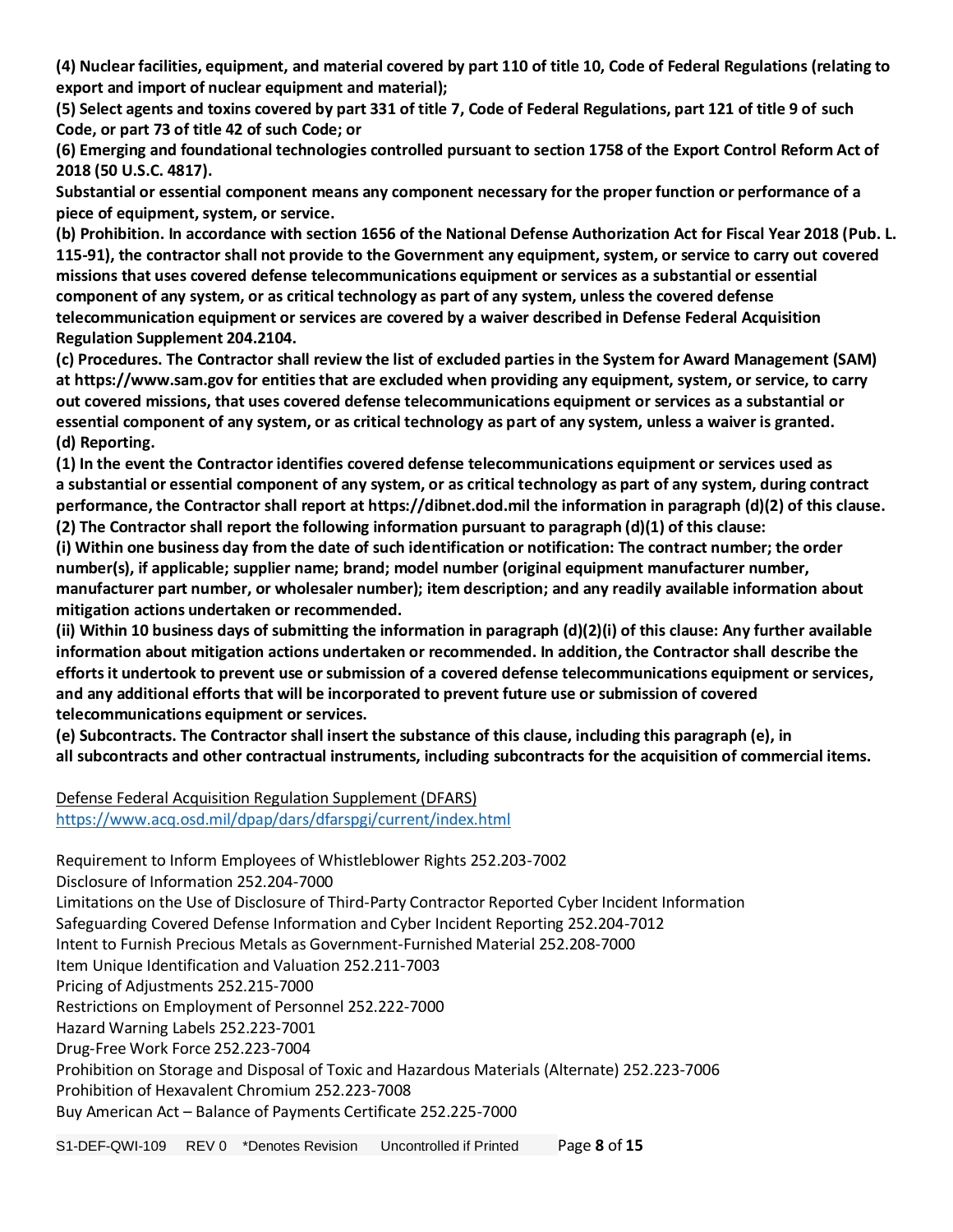Buy America Act and Balance of Payments Program 252.225-7001 Qualifying Country Sources as Subcontractors 252.225-7002 Quarterly Reporting of Actual Contract Performance Outside the United States 252.225-7006 Prohibition on Acquisition of United States Munitions List Items from Communist Chinese Military Companies 252.225- 7007 Restriction on Acquisition of Specialty Metals 252.225-7008 **Restriction on Acquisition of Certain Articles Containing Specialty Metals 252.225-7009** Restriction on Acquisition of Super Computers 252.225-7011 **Preference for Certain Domestic Commodities 252.225-7012** Duty-Free Entry 252.225-7013 Restriction on Acquisition of Hand or Measuring Tools 252.225-7015 Restriction of Acquisition of Ball and Roller Bearings 252.225-7016 Restriction on Acquisition of Foreign Anchor and Mooring Chain 252.225-7019 Trade Agreements Certificate 252.225-7020 Trade Agreements 252.227-7021 Restriction on Acquisition of Forgings 252.225-7025 Restriction on Contingent Fees for Foreign Military Sales 252.225-7027 Exclusionary Policies and Practices of Foreign Governments 252.225-7028 Restriction of Acquisition of Carbon, Alloy and Armor Steel Plate 252.225-7030 Secondary Arab Boycott of Israel 252.225-7031 Buy American Act – Free Trade Agreements- Balance of Payments Program 252.225-7036 Restriction on Acquisition of Air Circuit Breakers 252.225-7038 Contractor Personnel Supporting U.S. Armed Forces Deployed Outside the United States 252.225-7040 Anti-terrorism/Force Protection for Defense Contractors Outside the United States 252.225-7043 Export Controlled Items 252.225-7048 Utilization of Indian Organizations, Indian-Owned Economic Enterprises, and Native Hawaiian Small Business Concerns 252.226-7001 Rights in Technical Data – Noncommercial items 252.227-7013 Rights in Noncommercial Computer Software and Noncommercial Computer Software Documentation 252.227-7014 Technical Data – Commercial Items 252.227-7015 Rights in Bid or Proposal Information (No substitutions for "Government" or "Contracting Officer" are made) 252.227-7016 Identification and Assertion of Use, Release or Disclosure Restrictions 252.227-7017 Rights in Noncommercial Technical Data and Computer Software – Small Business Innovation Research (SBIR) Program 252.227-7018 Validation of Asserted Restrictions – Computer Software 252.227-7019 Rights in Special Works 252.227-7020 Rights in Data – Existing Works 252.227-7021 Limitation on the Use or Disclosure of Government-Furnished Information Marked with Restrictive Legends (No substitution is made for "Government") 252.227-7025 Deferred Delivery of Technical Data or Computer Software 252.227-7026 Deferred Ordering of Technical Data or Computer Software 252.227-7027 Technical Data or Computer Software Previously Delivered to the Government 252.227-7028 Technical Data – Withholding of Payment 252.227-7030 Rights In Shop Drawings 252.227-7033 Validation of Restrictive Markings on Technical Data 252.227-7037 Patent Rights Ownership by Contractor (Large Business) 252.227-7038 Patents – Reporting of Subject Inventions 252.227-7039 Status of Contractor as Direct Contractor (Spain) 252.229-7004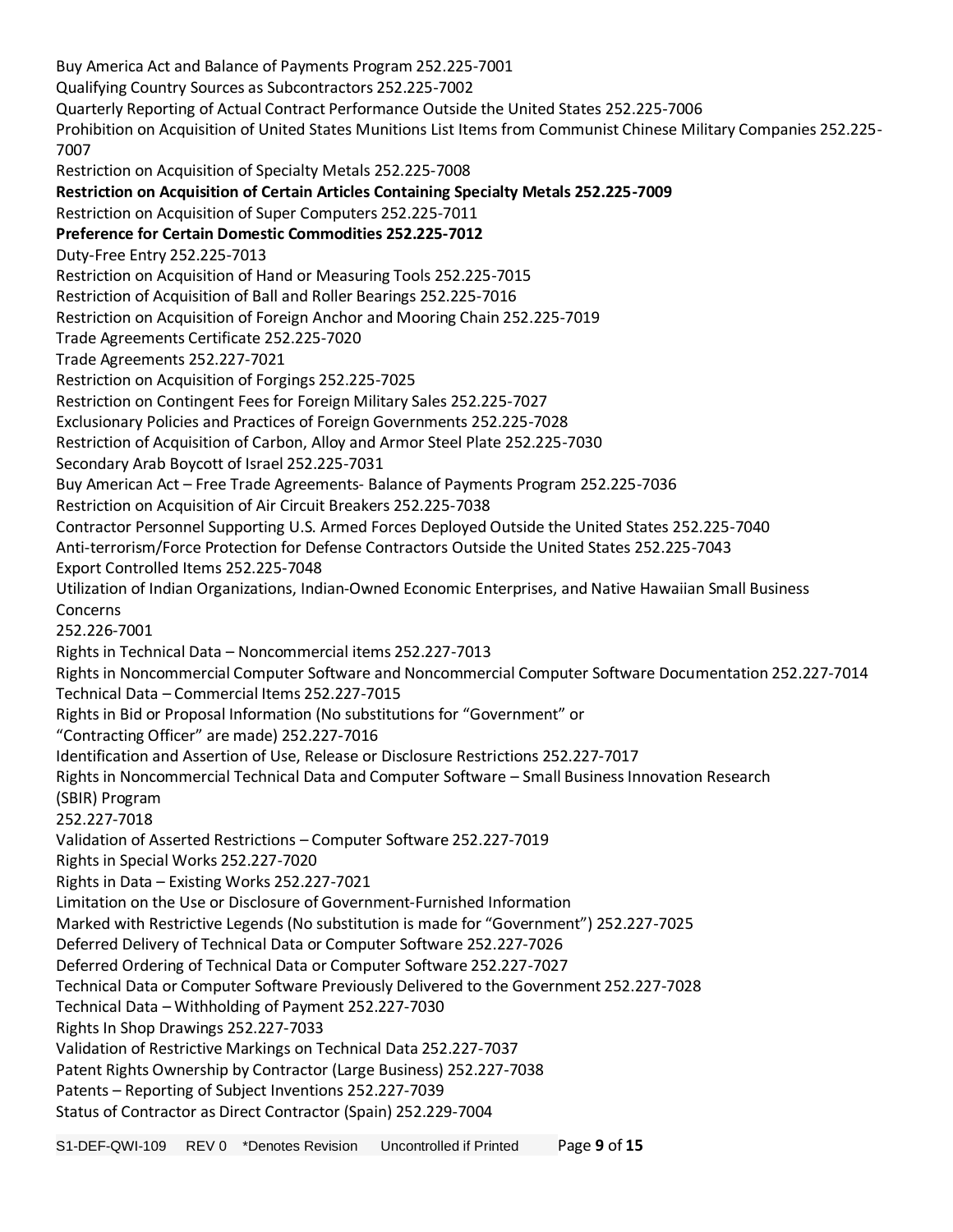Reporting of Foreign Taxes – US Assistance 252.229-7011 Supplemental Cost Principles 252.231-7000 Frequency Authorization 252.235-7003 Modification Proposals – Price Breakdown 252.236-7000 Cloud Computing Services 252.239-7010 Telecommunications Security Equipment, Devices, Techniques and Services 252.239-7016 Pricing of Contract Modifications 252.243-7001 Subcontracts for Commercial Items and Commercial Components 252.244-7000 Warranty of Data 252.246-7001 **Notification of Potential Safety Issues 252.246-7003 Pass-Through of Motor Carrier Fuel Surcharge Adjustment to the Cost Bearer 252.247-7003** Contractor Counterfeit Electronic Part Detection and Avoidance System 252.246-7007 Representation of Extent of Transportation by Sea 252.247-7022 Transportation of Supplies by Sea 252.247-7023 **Notification of Transportation of Supplies by Sea 252.247-7024**

Orders Over \$100,000 Shall Also Include the Following: Prohibition on Persons Convicted of Fraud or Other Defense Contract Related Felonies 252.203-7001 **Transportation of Supplies by Sea 252.247-7023** Notification of Anticipated Contract Terminations or Reductions 252.249-7002

Orders Over \$650,000 Shall Also Include the Following: Small, Business Subcontracting Plan (DOD Contracts) 252.219-7003

Orders Over \$700,000 Shall Also Include the Following: Reporting of Contract Performance Outside the United States and Canada – Submission after Award (first tier subcontractors only) 252.225-7004

Orders Over \$1,000,000 Shall Also Include the Following: Acquisition Streamlining 252.211-7000 Waiver of United Kingdom Levies 252.225-7033

Orders Performed Outside the United States: Contractor Personnel Authorized to Accompany U.S. Forces Deployed Outside the United States 252.225-7040

#### FAR and DFARS Clauses Required to be Flowed Down on all Subcontracts in their Entirety

DFARS 252.225-7007 Prohibition on Acquisition of Certain Items from Communist Chinese Military Companies. As prescribed in [225.1103\(](https://www.acq.osd.mil/dpap/dars/dfars/html/current/225_11.htm#225.1103)4), use the following clause:

PROHIBITION ON ACQUISITION OF CERTAIN ITEMS FROM COMMUNIST CHINESE MILITARY COMPANIES (DEC 2018)

(a) Definitions. As used in this clause—

 "600 series of the Commerce Control List" means the series of 5-character export control classification numbers (ECCNs) of the Commerce Control List of the Export Administration Regulations in 15 CFR part 774, supplement No. 1. that have a "6" as the third character. The 600 series constitutes the munitions and munitions-related ECCNs within the larger Commerce Control List. (See definition of "600 series" in 15 CFR 772.)

Communist Chinese military company" means any entity, regardless of geographic location that is—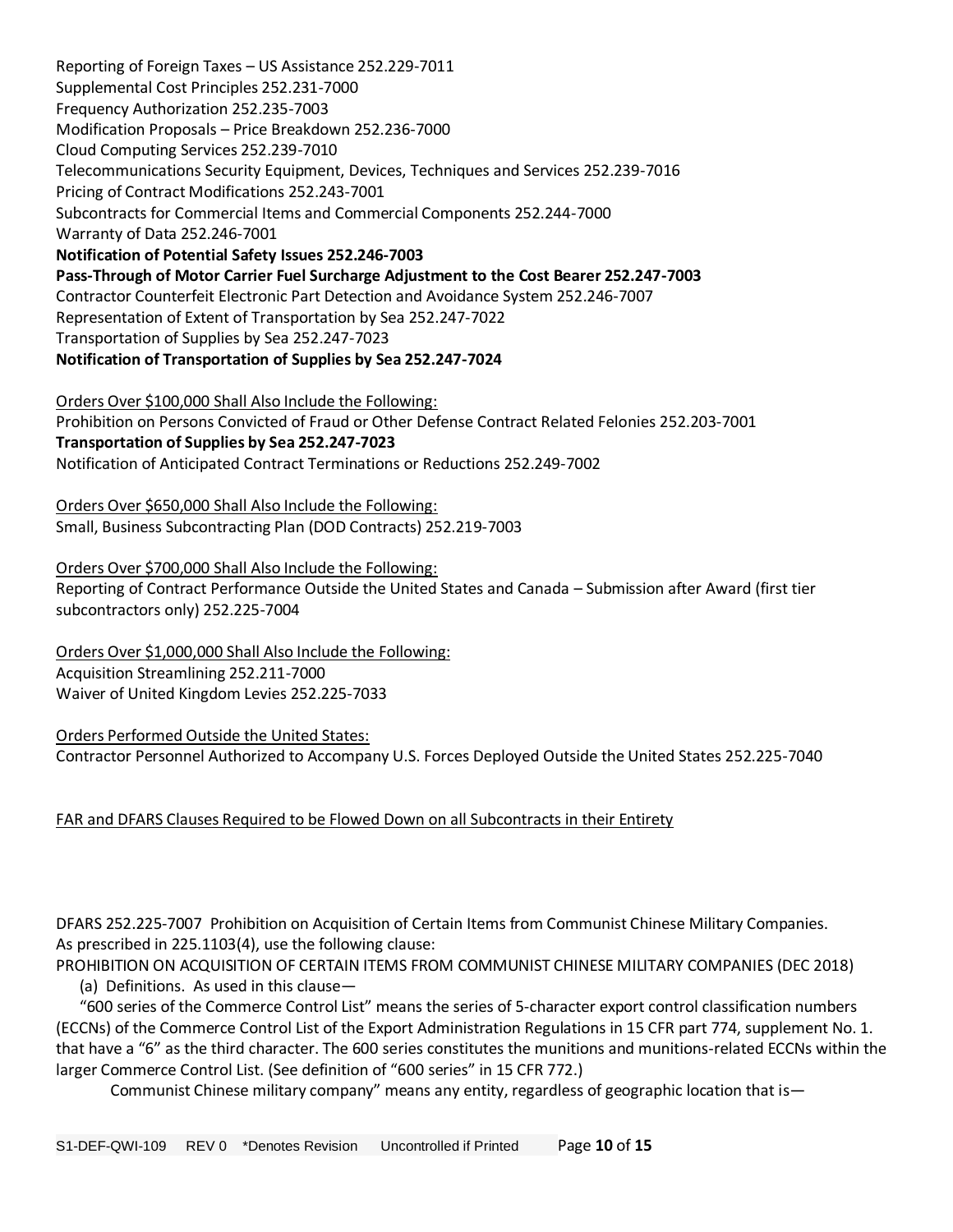(1) A part of the commercial or defense industrial base of the People's Republic of China including a subsidiary or affiliate of such entity; or

 (2) Owned or controlled by, or affiliated with, an element of the Government or armed forces of the People's Republic of China.

"Item" means—

(1) A USML defense article, as defined at 22 CFR 120.6;

(2) A USML defense service, as defined at 22 CFR 120.9; or

(3) A 600 series item, as defined at 15 CFR 772.1.

 "United States Munitions List" means the munitions list of the International Traffic in Arms Regulation in 22 CFR part 121.

 (b) Any items covered by the United States Munitions List or the 600 series of the Commerce Control List that are delivered under this contract may not be acquired, directly or indirectly, from a Communist Chinese military company.

 (c) The Contractor shall insert the substance of this clause, including this paragraph (c), in all subcontracts for items covered by the United States Munitions List or the 600 series of the Commerce Control List.

# **DFARS 252.204-7012 Safeguarding [covered defense information](https://www.law.cornell.edu/definitions/index.php?width=840&height=800&iframe=true&def_id=84989fda9e016c08a3be260ac6e7bb78&term_occur=999&term_src=Title:48:Chapter:2:Subchapter:H:Part:252:Subpart:252.2:252.204-7012) and [cyber incident](https://www.law.cornell.edu/definitions/index.php?width=840&height=800&iframe=true&def_id=b7d9c7dc0ac6883f0e6039f5bc1f541e&term_occur=999&term_src=Title:48:Chapter:2:Subchapter:H:Part:252:Subpart:252.2:252.204-7012) reporting.**

### **Safeguarding Covered Defense Information and Cyber Incident Reporting (DEC 2019)**

**(a) Definitions. As used in this clause -**

**Adequate security means protective measures that are commensurate with the consequences and probability of loss, misuse, or unauthorized access to, or modification of information.**

**Compromise means disclosure of information to unauthorized persons, or a violation of the security policy of a system, in which unauthorized intentional or unintentional disclosure, modification, destruction, or loss of an object, or the copying of information to unauthorized [media](https://www.law.cornell.edu/definitions/index.php?width=840&height=800&iframe=true&def_id=19041c252c90ca03957773225f517ed6&term_occur=999&term_src=Title:48:Chapter:2:Subchapter:H:Part:252:Subpart:252.2:252.204-7012) may have occurred.**

**Contractor attributional/proprietary information means information that identifies the contractor(s), whether directly or indirectly, by the grouping of information that can be traced back to the contractor(s) (e.g., program description, facility locations), personally identifiable information, as well as trade secrets, commercial or financial information, or other commercially [sensitive information](https://www.law.cornell.edu/definitions/index.php?width=840&height=800&iframe=true&def_id=c11535e6a97d214f3a57efa45e84397f&term_occur=999&term_src=Title:48:Chapter:2:Subchapter:H:Part:252:Subpart:252.2:252.204-7012) that is not customarily shared outside of the company. Controlled technical information means [technical information](https://www.law.cornell.edu/definitions/index.php?width=840&height=800&iframe=true&def_id=00741a6c45d95ed805ad6d6db3d1b7ff&term_occur=999&term_src=Title:48:Chapter:2:Subchapter:H:Part:252:Subpart:252.2:252.204-7012) with military or space application that is subject to controls on the access, use, reproduction, modification, performance, display, release, disclosure, or** 

**dissemination. [Controlled technical information](https://www.law.cornell.edu/definitions/index.php?width=840&height=800&iframe=true&def_id=eccd0cc5e1789dec45b5f46ee218270d&term_occur=999&term_src=Title:48:Chapter:2:Subchapter:H:Part:252:Subpart:252.2:252.204-7012) would meet the criteria, if disseminated, for distribution statements B through F using the criteria set forth in DoD Instruction 5230.24, Distribution Statements on Technical Documents. The term does not include information that is lawfully publicly available without restrictions.**

**Covered contractor information system means an unclassified [information system](https://www.law.cornell.edu/definitions/index.php?width=840&height=800&iframe=true&def_id=c76de9a4a94bd12f4e5da571621e8fa1&term_occur=999&term_src=Title:48:Chapter:2:Subchapter:H:Part:252:Subpart:252.2:252.204-7012) that is owned, or operated by or for, a contractor and that processes, stores, or transmits [covered defense information.](https://www.law.cornell.edu/definitions/index.php?width=840&height=800&iframe=true&def_id=84989fda9e016c08a3be260ac6e7bb78&term_occur=999&term_src=Title:48:Chapter:2:Subchapter:H:Part:252:Subpart:252.2:252.204-7012)**

**Covered defense information means unclassified [controlled technical information](https://www.law.cornell.edu/definitions/index.php?width=840&height=800&iframe=true&def_id=eccd0cc5e1789dec45b5f46ee218270d&term_occur=999&term_src=Title:48:Chapter:2:Subchapter:H:Part:252:Subpart:252.2:252.204-7012) or other information, as described in the Controlled Unclassified Information (CUI) Registry at http://www.archives.gov/cui/registry/category-**

**list.html, that requires safeguarding or dissemination controls pursuant to and consistent with law, regulations, and Governmentwide policies, and is -**

**(1) Marked or otherwise identified in the contract, task order, or delivery order and provided to the contractor by or on behalf of DoD in support of the performance of the contract; or**

**(2) Collected, developed, received, transmitted, used, or stored by or on behalf of the contractor in support of the performance of the contract.**

**Cyber incident means actions taken through the use of computer networks that result in a [compromise](https://www.law.cornell.edu/definitions/index.php?width=840&height=800&iframe=true&def_id=afa7f19064b95b56c6fbddce888e9e14&term_occur=999&term_src=Title:48:Chapter:2:Subchapter:H:Part:252:Subpart:252.2:252.204-7012) or an actual or potentially adverse effect on an [information system](https://www.law.cornell.edu/definitions/index.php?width=840&height=800&iframe=true&def_id=c76de9a4a94bd12f4e5da571621e8fa1&term_occur=999&term_src=Title:48:Chapter:2:Subchapter:H:Part:252:Subpart:252.2:252.204-7012) and/or the information residing therein.**

**Forensic analysis means the practice of gathering, retaining, and analyzing computer-related data for investigative purposes in a manner that maintains the integrity of the data.**

**Information system means a discrete set of information resources organized for the collection, processing, maintenance, use, sharing, dissemination, or disposition of information.**

**Malicious software means [computer software](https://www.law.cornell.edu/definitions/index.php?width=840&height=800&iframe=true&def_id=42d32c4a8a792c34a375f34bf3296b5c&term_occur=999&term_src=Title:48:Chapter:2:Subchapter:H:Part:252:Subpart:252.2:252.204-7012) or firmware intended to perform an unauthorized process that will have adverse impact on the confidentiality, integrity, or availability of an [information system.](https://www.law.cornell.edu/definitions/index.php?width=840&height=800&iframe=true&def_id=c76de9a4a94bd12f4e5da571621e8fa1&term_occur=999&term_src=Title:48:Chapter:2:Subchapter:H:Part:252:Subpart:252.2:252.204-7012) This [definition](https://www.law.cornell.edu/definitions/index.php?width=840&height=800&iframe=true&def_id=69d6d9a1fec26e0f960d5bdb269b4807&term_occur=999&term_src=Title:48:Chapter:2:Subchapter:H:Part:252:Subpart:252.2:252.204-7012) includes**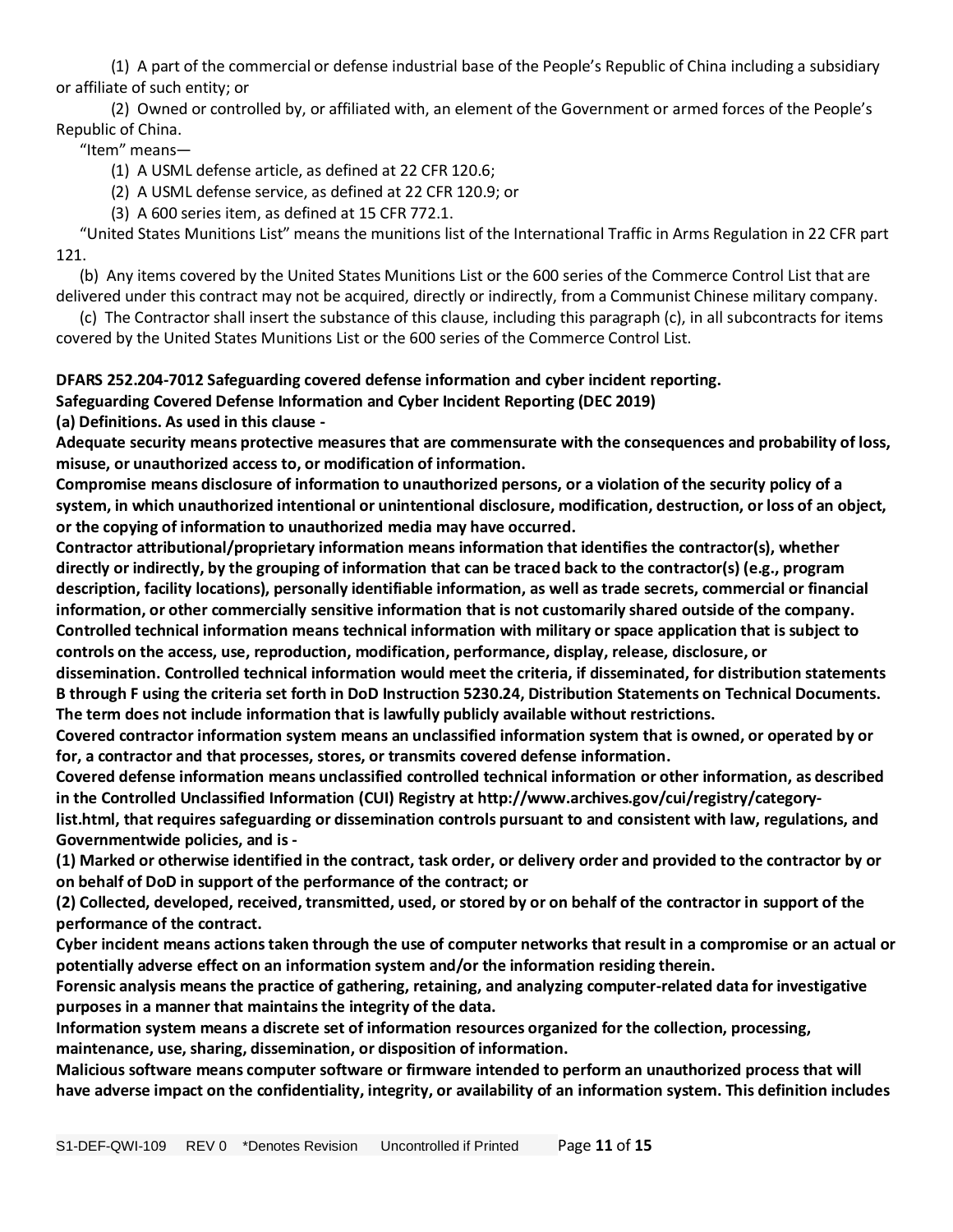**a virus, worm, Trojan horse, or other code-based entity that infects a host, as well as spyware and some forms of adware.**

**Media means physical devices or writing surfaces including, but is not limited to, magnetic tapes, optical disks, magnetic disks, large-scale integration memory chips, and printouts onto which [covered defense information](https://www.law.cornell.edu/definitions/index.php?width=840&height=800&iframe=true&def_id=84989fda9e016c08a3be260ac6e7bb78&term_occur=999&term_src=Title:48:Chapter:2:Subchapter:H:Part:252:Subpart:252.2:252.204-7012) is recorded, stored, or printed within a [covered contractor information system.](https://www.law.cornell.edu/definitions/index.php?width=840&height=800&iframe=true&def_id=0467586a947c72491ad5217cdade7546&term_occur=999&term_src=Title:48:Chapter:2:Subchapter:H:Part:252:Subpart:252.2:252.204-7012)**

**Operationally critical support means [supplies](https://www.law.cornell.edu/definitions/index.php?width=840&height=800&iframe=true&def_id=9932f562a79a98d040d7cae643de1b7f&term_occur=999&term_src=Title:48:Chapter:2:Subchapter:H:Part:252:Subpart:252.2:252.204-7012) or services designated by the Government as critical for airlift, sealift, intermodal transportation services, or logistical support that is essential to the mobilization, deployment, or sustainment of the Armed Forces in a contingency [operation.](https://www.law.cornell.edu/definitions/index.php?width=840&height=800&iframe=true&def_id=2c44a70a58b6bf302ad9fd29a3f14cff&term_occur=999&term_src=Title:48:Chapter:2:Subchapter:H:Part:252:Subpart:252.2:252.204-7012)**

**Rapidly report means within 72 hours of discovery of any [cyber incident.](https://www.law.cornell.edu/definitions/index.php?width=840&height=800&iframe=true&def_id=b7d9c7dc0ac6883f0e6039f5bc1f541e&term_occur=999&term_src=Title:48:Chapter:2:Subchapter:H:Part:252:Subpart:252.2:252.204-7012)**

**Technical information means [technical data](https://www.law.cornell.edu/definitions/index.php?width=840&height=800&iframe=true&def_id=3b441dd08f401241f97808f8ac8aeaa5&term_occur=999&term_src=Title:48:Chapter:2:Subchapter:H:Part:252:Subpart:252.2:252.204-7012) or [computer software,](https://www.law.cornell.edu/definitions/index.php?width=840&height=800&iframe=true&def_id=42d32c4a8a792c34a375f34bf3296b5c&term_occur=999&term_src=Title:48:Chapter:2:Subchapter:H:Part:252:Subpart:252.2:252.204-7012) as those terms are defined in the clause at DFARS 252.227-7013, Rights in [Technical Data](https://www.law.cornell.edu/definitions/index.php?width=840&height=800&iframe=true&def_id=3b441dd08f401241f97808f8ac8aeaa5&term_occur=999&term_src=Title:48:Chapter:2:Subchapter:H:Part:252:Subpart:252.2:252.204-7012) - Noncommercial Items, regardless of whether or not the clause is incorporated in this solicitation or contract. Examples of [technical information](https://www.law.cornell.edu/definitions/index.php?width=840&height=800&iframe=true&def_id=00741a6c45d95ed805ad6d6db3d1b7ff&term_occur=999&term_src=Title:48:Chapter:2:Subchapter:H:Part:252:Subpart:252.2:252.204-7012) include research and engineering data, engineering drawings, and associated lists, specifications, standards, process sheets, manuals, technical reports, technical orders, catalog-item identifications, data sets, studies and analyses and related information, and [computer](https://www.law.cornell.edu/definitions/index.php?width=840&height=800&iframe=true&def_id=42d32c4a8a792c34a375f34bf3296b5c&term_occur=999&term_src=Title:48:Chapter:2:Subchapter:H:Part:252:Subpart:252.2:252.204-7012)  [software](https://www.law.cornell.edu/definitions/index.php?width=840&height=800&iframe=true&def_id=42d32c4a8a792c34a375f34bf3296b5c&term_occur=999&term_src=Title:48:Chapter:2:Subchapter:H:Part:252:Subpart:252.2:252.204-7012) executable code and source code.**

**(b) Adequate security. The Contractor shall provide [adequate security](https://www.law.cornell.edu/definitions/index.php?width=840&height=800&iframe=true&def_id=46b1fafebbc49314e072660cb5e49e2d&term_occur=999&term_src=Title:48:Chapter:2:Subchapter:H:Part:252:Subpart:252.2:252.204-7012) on all covered contractor information systems. To provide [adequate security,](https://www.law.cornell.edu/definitions/index.php?width=840&height=800&iframe=true&def_id=46b1fafebbc49314e072660cb5e49e2d&term_occur=999&term_src=Title:48:Chapter:2:Subchapter:H:Part:252:Subpart:252.2:252.204-7012) the Contractor shall implement, at a minimum, the following information security protections:**

**(1) For covered contractor [information systems](https://www.law.cornell.edu/definitions/index.php?width=840&height=800&iframe=true&def_id=c76de9a4a94bd12f4e5da571621e8fa1&term_occur=999&term_src=Title:48:Chapter:2:Subchapter:H:Part:252:Subpart:252.2:252.204-7012) that are part of an information technology (IT) service or system operated on behalf of the Government, the following security requirements apply:**

**(i) [Cloud computing](https://www.law.cornell.edu/definitions/index.php?width=840&height=800&iframe=true&def_id=19e6a61ba6e4c610a22b05ebe5719578&term_occur=999&term_src=Title:48:Chapter:2:Subchapter:H:Part:252:Subpart:252.2:252.204-7012) services shall be subject to the security requirements specified in the clause 252.239-7010, [Cloud](https://www.law.cornell.edu/definitions/index.php?width=840&height=800&iframe=true&def_id=19e6a61ba6e4c610a22b05ebe5719578&term_occur=999&term_src=Title:48:Chapter:2:Subchapter:H:Part:252:Subpart:252.2:252.204-7012)  [Computing](https://www.law.cornell.edu/definitions/index.php?width=840&height=800&iframe=true&def_id=19e6a61ba6e4c610a22b05ebe5719578&term_occur=999&term_src=Title:48:Chapter:2:Subchapter:H:Part:252:Subpart:252.2:252.204-7012) Services, of this contract.**

**(ii) Any other such IT service or system (i.e., other than cloud computing) shall be subject to the security requirements specified elsewhere in this contract.**

**(2) For covered contractor [information systems](https://www.law.cornell.edu/definitions/index.php?width=840&height=800&iframe=true&def_id=c76de9a4a94bd12f4e5da571621e8fa1&term_occur=999&term_src=Title:48:Chapter:2:Subchapter:H:Part:252:Subpart:252.2:252.204-7012) that are not part of an IT service or system operated on behalf of the Government and therefore are not subject to the security requirement specified at paragraph (b)(1) of this clause, the following security requirements apply:**

**(i) Except as provided in paragraph (b)(2)(ii) of this clause, the [covered contractor information system](https://www.law.cornell.edu/definitions/index.php?width=840&height=800&iframe=true&def_id=0467586a947c72491ad5217cdade7546&term_occur=999&term_src=Title:48:Chapter:2:Subchapter:H:Part:252:Subpart:252.2:252.204-7012) shall be subject to the security requirements in National Institute of Standards and Technology (NIST) Special Publication (SP) 800- 171, "Protecting Controlled Unclassified Information in Nonfederal [Information Systems](https://www.law.cornell.edu/definitions/index.php?width=840&height=800&iframe=true&def_id=c76de9a4a94bd12f4e5da571621e8fa1&term_occur=999&term_src=Title:48:Chapter:2:Subchapter:H:Part:252:Subpart:252.2:252.204-7012) and Organizations" (available via the internet at http://dx.doi.org/10.6028/NIST.SP.800-171) in effect at the time the solicitation is issued or as authorized by the Contracting Officer.**

**(ii)**

**(A) The Contractor shall implement NIST SP 800-171, as soon as practical, but not later than December 31, 2017. For all contracts awarded prior to October 1, 2017, the Contractor shall notify the DoD Chief Information Officer (CIO), via email at osd.dibcsia@mail.mil, within 30 days of contract award, of any security requirements specified by NIST SP 800-171 not implemented at the time of contract award.**

**(B) The Contractor shall submit requests to vary from NIST SP 800-171 in writing to the Contracting Officer, for consideration by the DoD CIO. The Contractor need not implement any security requirement adjudicated by an authorized representative of the DoD CIO to be nonapplicable or to have an alternative, but equally effective, security measure that may be implemented in its place.**

**(C) If the DoD CIO has previously adjudicated the contractor's requests indicating that a requirement is not applicable or that an alternative security measure is equally effective, a copy of that approval shall be provided to the Contracting Officer when requesting its recognition under this contract.**

**(D) If the Contractor intends to use an external cloud service provider to store, process, or transmit any [covered](https://www.law.cornell.edu/definitions/index.php?width=840&height=800&iframe=true&def_id=84989fda9e016c08a3be260ac6e7bb78&term_occur=999&term_src=Title:48:Chapter:2:Subchapter:H:Part:252:Subpart:252.2:252.204-7012)  [defense information](https://www.law.cornell.edu/definitions/index.php?width=840&height=800&iframe=true&def_id=84989fda9e016c08a3be260ac6e7bb78&term_occur=999&term_src=Title:48:Chapter:2:Subchapter:H:Part:252:Subpart:252.2:252.204-7012) in performance of this contract, the Contractor shall require and ensure that the cloud service provider meets security requirements equivalent to those established by the Government for the Federal Risk and Authorization Management Program (FedRAMP) Moderate baseline** 

**(https://www.fedramp.gov/resources/documents/) and that the cloud service provider complies with requirements in paragraphs (c) through (g) of this clause for [cyber incident](https://www.law.cornell.edu/definitions/index.php?width=840&height=800&iframe=true&def_id=b7d9c7dc0ac6883f0e6039f5bc1f541e&term_occur=999&term_src=Title:48:Chapter:2:Subchapter:H:Part:252:Subpart:252.2:252.204-7012) reporting, [malicious software,](https://www.law.cornell.edu/definitions/index.php?width=840&height=800&iframe=true&def_id=804fee4236ff89279aa6e4545aa06e25&term_occur=999&term_src=Title:48:Chapter:2:Subchapter:H:Part:252:Subpart:252.2:252.204-7012) [media](https://www.law.cornell.edu/definitions/index.php?width=840&height=800&iframe=true&def_id=19041c252c90ca03957773225f517ed6&term_occur=999&term_src=Title:48:Chapter:2:Subchapter:H:Part:252:Subpart:252.2:252.204-7012) preservation and**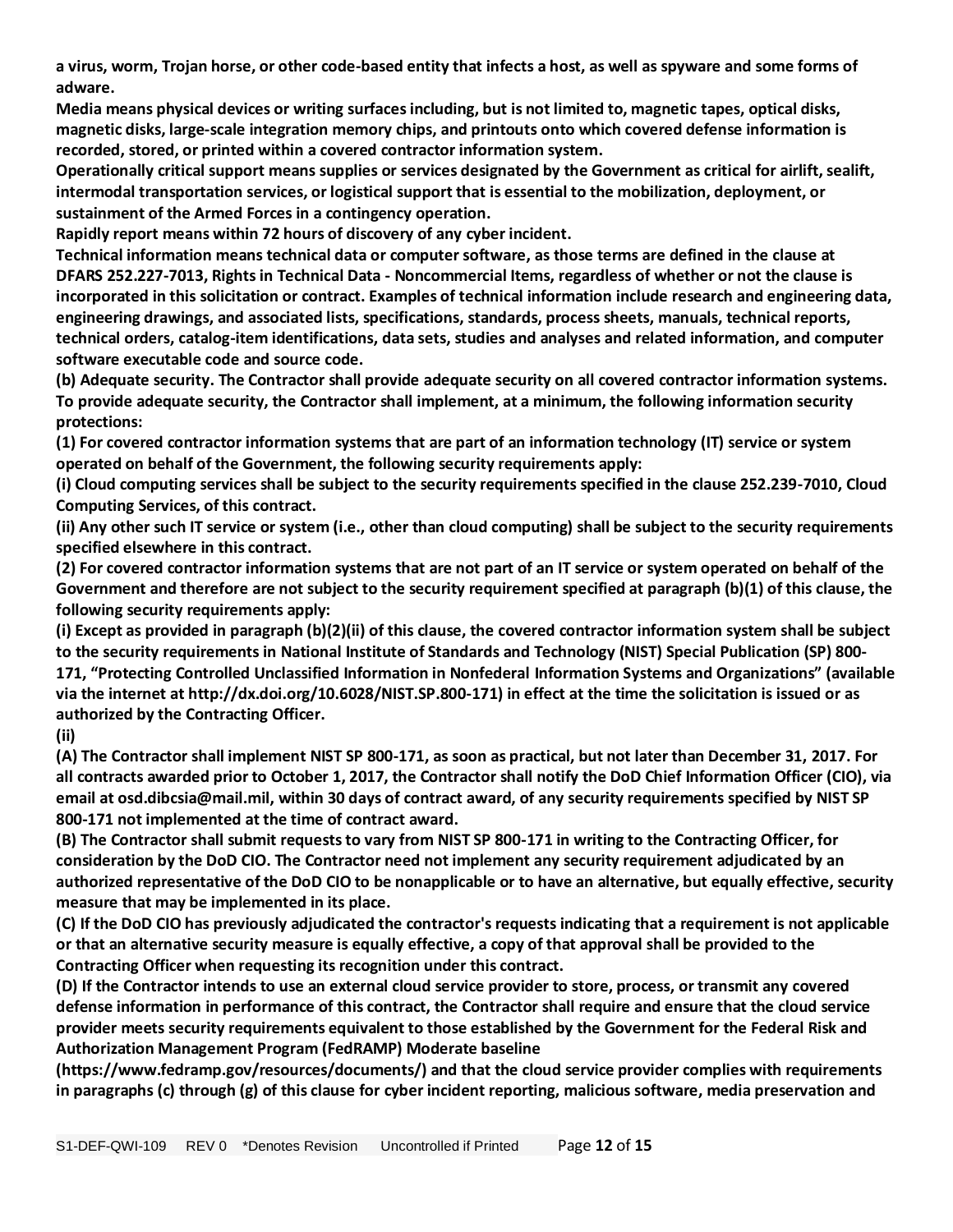**protection, access to additional information and equipment necessary for [forensic analysis,](https://www.law.cornell.edu/definitions/index.php?width=840&height=800&iframe=true&def_id=d00240cb8c385e7e7cfd5c5c88f791a7&term_occur=999&term_src=Title:48:Chapter:2:Subchapter:H:Part:252:Subpart:252.2:252.204-7012) and [cyber](https://www.law.cornell.edu/definitions/index.php?width=840&height=800&iframe=true&def_id=b7d9c7dc0ac6883f0e6039f5bc1f541e&term_occur=999&term_src=Title:48:Chapter:2:Subchapter:H:Part:252:Subpart:252.2:252.204-7012)  [incident](https://www.law.cornell.edu/definitions/index.php?width=840&height=800&iframe=true&def_id=b7d9c7dc0ac6883f0e6039f5bc1f541e&term_occur=999&term_src=Title:48:Chapter:2:Subchapter:H:Part:252:Subpart:252.2:252.204-7012) damage assessment.**

**(3) Apply other [information systems](https://www.law.cornell.edu/definitions/index.php?width=840&height=800&iframe=true&def_id=c76de9a4a94bd12f4e5da571621e8fa1&term_occur=999&term_src=Title:48:Chapter:2:Subchapter:H:Part:252:Subpart:252.2:252.204-7012) security measures when the Contractor reasonably determines that [information](https://www.law.cornell.edu/definitions/index.php?width=840&height=800&iframe=true&def_id=c76de9a4a94bd12f4e5da571621e8fa1&term_occur=999&term_src=Title:48:Chapter:2:Subchapter:H:Part:252:Subpart:252.2:252.204-7012)  [systems](https://www.law.cornell.edu/definitions/index.php?width=840&height=800&iframe=true&def_id=c76de9a4a94bd12f4e5da571621e8fa1&term_occur=999&term_src=Title:48:Chapter:2:Subchapter:H:Part:252:Subpart:252.2:252.204-7012) security measures, in addition to those identified in paragraphs (b)(1) and (2) of this clause, may be required to provide [adequate security](https://www.law.cornell.edu/definitions/index.php?width=840&height=800&iframe=true&def_id=46b1fafebbc49314e072660cb5e49e2d&term_occur=999&term_src=Title:48:Chapter:2:Subchapter:H:Part:252:Subpart:252.2:252.204-7012) in a dynamic environment or to accommodate special circumstances (e.g., medical devices) and any individual, isolated, or temporary deficiencies based on an assessed risk or vulnerability. These measures may be addressed in a system security plan.**

**(c) Cyber incident reporting requirement.**

**(1) When the Contractor discovers a [cyber incident](https://www.law.cornell.edu/definitions/index.php?width=840&height=800&iframe=true&def_id=b7d9c7dc0ac6883f0e6039f5bc1f541e&term_occur=999&term_src=Title:48:Chapter:2:Subchapter:H:Part:252:Subpart:252.2:252.204-7012) that affects a [covered contractor information system](https://www.law.cornell.edu/definitions/index.php?width=840&height=800&iframe=true&def_id=0467586a947c72491ad5217cdade7546&term_occur=999&term_src=Title:48:Chapter:2:Subchapter:H:Part:252:Subpart:252.2:252.204-7012) or the [covered defense information](https://www.law.cornell.edu/definitions/index.php?width=840&height=800&iframe=true&def_id=84989fda9e016c08a3be260ac6e7bb78&term_occur=999&term_src=Title:48:Chapter:2:Subchapter:H:Part:252:Subpart:252.2:252.204-7012) residing therein, or that affects the contractor's ability to perform the requirements of the contract that are designated as [operationally critical support](https://www.law.cornell.edu/definitions/index.php?width=840&height=800&iframe=true&def_id=fafc96e44071cc909220d36aef14bcaa&term_occur=999&term_src=Title:48:Chapter:2:Subchapter:H:Part:252:Subpart:252.2:252.204-7012) and identified in the contract, the Contractor shall -**

**(i) Conduct a review for evidence of [compromise](https://www.law.cornell.edu/definitions/index.php?width=840&height=800&iframe=true&def_id=afa7f19064b95b56c6fbddce888e9e14&term_occur=999&term_src=Title:48:Chapter:2:Subchapter:H:Part:252:Subpart:252.2:252.204-7012) of [covered defense information,](https://www.law.cornell.edu/definitions/index.php?width=840&height=800&iframe=true&def_id=84989fda9e016c08a3be260ac6e7bb78&term_occur=999&term_src=Title:48:Chapter:2:Subchapter:H:Part:252:Subpart:252.2:252.204-7012) including, but not limited to, identifying [compromised](https://www.law.cornell.edu/definitions/index.php?width=840&height=800&iframe=true&def_id=afa7f19064b95b56c6fbddce888e9e14&term_occur=999&term_src=Title:48:Chapter:2:Subchapter:H:Part:252:Subpart:252.2:252.204-7012) computers, servers, specific data, and user accounts. This review shall also include analyzing covered contractor information system(s) that were part of the [cyber incident,](https://www.law.cornell.edu/definitions/index.php?width=840&height=800&iframe=true&def_id=b7d9c7dc0ac6883f0e6039f5bc1f541e&term_occur=999&term_src=Title:48:Chapter:2:Subchapter:H:Part:252:Subpart:252.2:252.204-7012) as well as other [information](https://www.law.cornell.edu/definitions/index.php?width=840&height=800&iframe=true&def_id=c76de9a4a94bd12f4e5da571621e8fa1&term_occur=999&term_src=Title:48:Chapter:2:Subchapter:H:Part:252:Subpart:252.2:252.204-7012)  [systems](https://www.law.cornell.edu/definitions/index.php?width=840&height=800&iframe=true&def_id=c76de9a4a94bd12f4e5da571621e8fa1&term_occur=999&term_src=Title:48:Chapter:2:Subchapter:H:Part:252:Subpart:252.2:252.204-7012) on the Contractor's network(s), that may have been accessed as a result of the incident in order to identify compromised [covered defense information,](https://www.law.cornell.edu/definitions/index.php?width=840&height=800&iframe=true&def_id=84989fda9e016c08a3be260ac6e7bb78&term_occur=999&term_src=Title:48:Chapter:2:Subchapter:H:Part:252:Subpart:252.2:252.204-7012) or that affect the Contractor's ability to provide [operationally critical](https://www.law.cornell.edu/definitions/index.php?width=840&height=800&iframe=true&def_id=fafc96e44071cc909220d36aef14bcaa&term_occur=999&term_src=Title:48:Chapter:2:Subchapter:H:Part:252:Subpart:252.2:252.204-7012)  [support;](https://www.law.cornell.edu/definitions/index.php?width=840&height=800&iframe=true&def_id=fafc96e44071cc909220d36aef14bcaa&term_occur=999&term_src=Title:48:Chapter:2:Subchapter:H:Part:252:Subpart:252.2:252.204-7012) and**

**(ii) [Rapidly report](https://www.law.cornell.edu/definitions/index.php?width=840&height=800&iframe=true&def_id=8a2317317495e04bd330002f44a715d5&term_occur=999&term_src=Title:48:Chapter:2:Subchapter:H:Part:252:Subpart:252.2:252.204-7012) [cyber incidents](https://www.law.cornell.edu/definitions/index.php?width=840&height=800&iframe=true&def_id=b7d9c7dc0ac6883f0e6039f5bc1f541e&term_occur=999&term_src=Title:48:Chapter:2:Subchapter:H:Part:252:Subpart:252.2:252.204-7012)to DoD at https://dibnet.dod.mil.**

**(2) Cyber incident report. The [cyber incident](https://www.law.cornell.edu/definitions/index.php?width=840&height=800&iframe=true&def_id=b7d9c7dc0ac6883f0e6039f5bc1f541e&term_occur=999&term_src=Title:48:Chapter:2:Subchapter:H:Part:252:Subpart:252.2:252.204-7012) report shall be treated as information created by or for DoD and shall include, at a minimum, the required elements at https://dibnet.dod.mil.**

**(3) Medium assurance certificate requirement. In order to report [cyber incidentsi](https://www.law.cornell.edu/definitions/index.php?width=840&height=800&iframe=true&def_id=b7d9c7dc0ac6883f0e6039f5bc1f541e&term_occur=999&term_src=Title:48:Chapter:2:Subchapter:H:Part:252:Subpart:252.2:252.204-7012)n accordance with this clause, the Contractor or [subcontractor](https://www.law.cornell.edu/definitions/index.php?width=840&height=800&iframe=true&def_id=bb834b05637361336f3b7baebb30e00b&term_occur=999&term_src=Title:48:Chapter:2:Subchapter:H:Part:252:Subpart:252.2:252.204-7012) shall have or acquire a DoD-approved medium assurance certificate to report [cyber](https://www.law.cornell.edu/definitions/index.php?width=840&height=800&iframe=true&def_id=b7d9c7dc0ac6883f0e6039f5bc1f541e&term_occur=999&term_src=Title:48:Chapter:2:Subchapter:H:Part:252:Subpart:252.2:252.204-7012)  [incidents.](https://www.law.cornell.edu/definitions/index.php?width=840&height=800&iframe=true&def_id=b7d9c7dc0ac6883f0e6039f5bc1f541e&term_occur=999&term_src=Title:48:Chapter:2:Subchapter:H:Part:252:Subpart:252.2:252.204-7012) For information on obtaining a DoD-approved medium assurance certificate,** 

**see https://public.cyber.mil/eca/.**

**(d) Malicious software. When the Contractor or [subcontractors](https://www.law.cornell.edu/definitions/index.php?width=840&height=800&iframe=true&def_id=bb834b05637361336f3b7baebb30e00b&term_occur=999&term_src=Title:48:Chapter:2:Subchapter:H:Part:252:Subpart:252.2:252.204-7012) discover and isolate [malicious software](https://www.law.cornell.edu/definitions/index.php?width=840&height=800&iframe=true&def_id=804fee4236ff89279aa6e4545aa06e25&term_occur=999&term_src=Title:48:Chapter:2:Subchapter:H:Part:252:Subpart:252.2:252.204-7012) in connection with a reported [cyber incident,](https://www.law.cornell.edu/definitions/index.php?width=840&height=800&iframe=true&def_id=b7d9c7dc0ac6883f0e6039f5bc1f541e&term_occur=999&term_src=Title:48:Chapter:2:Subchapter:H:Part:252:Subpart:252.2:252.204-7012) submit the [malicious software](https://www.law.cornell.edu/definitions/index.php?width=840&height=800&iframe=true&def_id=804fee4236ff89279aa6e4545aa06e25&term_occur=999&term_src=Title:48:Chapter:2:Subchapter:H:Part:252:Subpart:252.2:252.204-7012) to DoD Cyber Crime Center (DC3) in accordance with instructions provided by DC3 or the Contracting Officer. Do not send the [malicious software](https://www.law.cornell.edu/definitions/index.php?width=840&height=800&iframe=true&def_id=804fee4236ff89279aa6e4545aa06e25&term_occur=999&term_src=Title:48:Chapter:2:Subchapter:H:Part:252:Subpart:252.2:252.204-7012) to the Contracting Officer.**

**(e) Media preservation and protection. When a Contractor discovers a [cyber incident](https://www.law.cornell.edu/definitions/index.php?width=840&height=800&iframe=true&def_id=b7d9c7dc0ac6883f0e6039f5bc1f541e&term_occur=999&term_src=Title:48:Chapter:2:Subchapter:H:Part:252:Subpart:252.2:252.204-7012) has occurred, the Contractor shall preserve and protect images of all known affected [information systems](https://www.law.cornell.edu/definitions/index.php?width=840&height=800&iframe=true&def_id=c76de9a4a94bd12f4e5da571621e8fa1&term_occur=999&term_src=Title:48:Chapter:2:Subchapter:H:Part:252:Subpart:252.2:252.204-7012) identified in paragraph (c)(1)(i) of this clause and all relevant monitoring/packet capture data for at least 90 days from the submission of the [cyber](https://www.law.cornell.edu/definitions/index.php?width=840&height=800&iframe=true&def_id=b7d9c7dc0ac6883f0e6039f5bc1f541e&term_occur=999&term_src=Title:48:Chapter:2:Subchapter:H:Part:252:Subpart:252.2:252.204-7012)  [incident](https://www.law.cornell.edu/definitions/index.php?width=840&height=800&iframe=true&def_id=b7d9c7dc0ac6883f0e6039f5bc1f541e&term_occur=999&term_src=Title:48:Chapter:2:Subchapter:H:Part:252:Subpart:252.2:252.204-7012) report to allow DoD to request the [media](https://www.law.cornell.edu/definitions/index.php?width=840&height=800&iframe=true&def_id=19041c252c90ca03957773225f517ed6&term_occur=999&term_src=Title:48:Chapter:2:Subchapter:H:Part:252:Subpart:252.2:252.204-7012) or decline interest.**

**(f) Access to additional information or equipment necessary for forensic analysis. Upon request by DoD, the Contractor shall provide DoD with access to additional information or equipment that is necessary to conduct a [forensic analysis.](https://www.law.cornell.edu/definitions/index.php?width=840&height=800&iframe=true&def_id=d00240cb8c385e7e7cfd5c5c88f791a7&term_occur=999&term_src=Title:48:Chapter:2:Subchapter:H:Part:252:Subpart:252.2:252.204-7012)**

**(g) Cyber incident damage assessment activities. If DoD elects to conduct a damage assessment, the Contracting Officer will request that the Contractor provide all of the damage assessment information gathered in accordance with paragraph (e) of this clause.**

**(h) DoD safeguarding and use of contractor attributional/proprietary information. The Government shall protect against the unauthorized use or release of information obtained from the contractor (or derived from information obtained from the contractor) under this clause that includes [contractor attributional/proprietary information,](https://www.law.cornell.edu/definitions/index.php?width=840&height=800&iframe=true&def_id=92517f723133282af9a5998960fe0540&term_occur=999&term_src=Title:48:Chapter:2:Subchapter:H:Part:252:Subpart:252.2:252.204-7012) including such information submitted in accordance with paragraph (c). To the maximum extent practicable, the Contractor shall identify and mark attributional/proprietary information. In making an authorized release of such information, the Government will implement appropriate procedures to minimize the [contractor](https://www.law.cornell.edu/definitions/index.php?width=840&height=800&iframe=true&def_id=92517f723133282af9a5998960fe0540&term_occur=999&term_src=Title:48:Chapter:2:Subchapter:H:Part:252:Subpart:252.2:252.204-7012)** 

**[attributional/proprietary information](https://www.law.cornell.edu/definitions/index.php?width=840&height=800&iframe=true&def_id=92517f723133282af9a5998960fe0540&term_occur=999&term_src=Title:48:Chapter:2:Subchapter:H:Part:252:Subpart:252.2:252.204-7012) that is included in such authorized release, seeking to include only that information that is necessary for the authorized purpose(s) for which the information is being released.**

**(i) Use and release of contractor attributional/proprietary information not created by or for DoD. Information that is obtained from the contractor (or derived from information obtained from the contractor) under this clause that is not created by or for DoD is authorized to be released outside of DoD -**

**(1) To entities with missions that may be affected by such information;**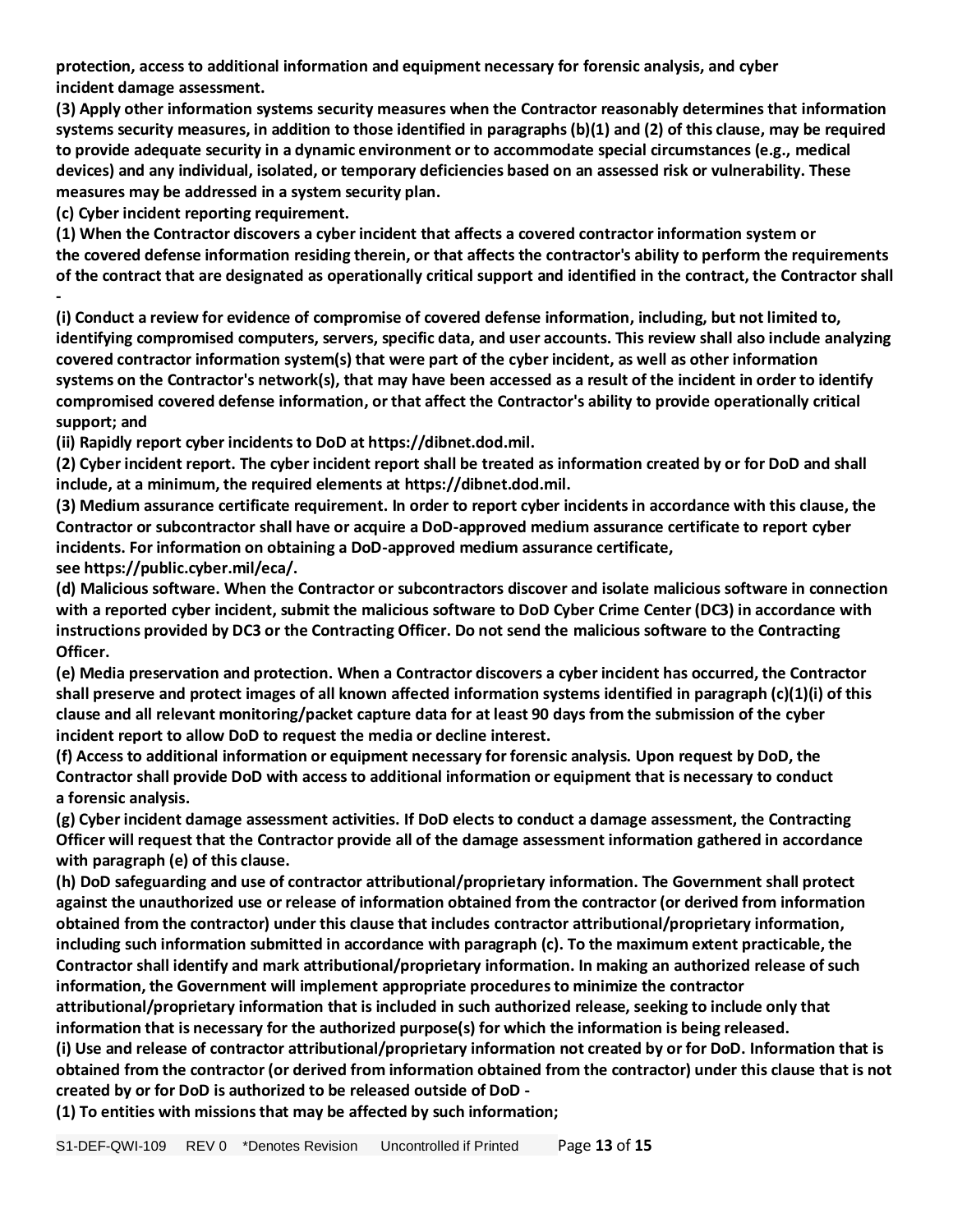**(2) To entities that may be called upon to assist in the diagnosis, detection, or mitigation of cyber incidents;**

**(3) To Government entities that conduct counterintelligence or law enforcement investigations;**

**(4) For national security purposes, including cyber situational awareness and defense purposes (including with Defense Industrial Base (DIB) participants in the program at [32 CFR part 236\)](https://www.law.cornell.edu/cfr/text/32/part-236); or**

**(5) To a support services contractor ("recipient") that is directly supporting Government activities under a contract that includes the clause at 252.204-7009, Limitations on the Use or Disclosure of Third-Party Contractor Reported [Cyber Incident](https://www.law.cornell.edu/definitions/index.php?width=840&height=800&iframe=true&def_id=b7d9c7dc0ac6883f0e6039f5bc1f541e&term_occur=999&term_src=Title:48:Chapter:2:Subchapter:H:Part:252:Subpart:252.2:252.204-7012) Information.**

**(j) Use and release of contractor attributional/proprietary information created by or for DoD. Information that is obtained from the contractor (or derived from information obtained from the contractor) under this clause that is created by or for DoD (including the information submitted pursuant to paragraph (c) of this clause) is authorized to be used and released outside of DoD for purposes and activities authorized by paragraph (i) of this clause, and for any other lawful Government purpose or activity, subject to all applicable statutory, regulatory, and policy based restrictions on the Government's use and release of such information.**

**(k) The Contractor shall conduct activities under this clause in accordance with applicable laws and regulations on the interception, monitoring, access, use, and disclosure of electronic communications and data.**

**(l) Other safeguarding or reporting requirements. The safeguarding and [cyber incident](https://www.law.cornell.edu/definitions/index.php?width=840&height=800&iframe=true&def_id=b7d9c7dc0ac6883f0e6039f5bc1f541e&term_occur=999&term_src=Title:48:Chapter:2:Subchapter:H:Part:252:Subpart:252.2:252.204-7012) reporting required by this clause in no way abrogates the Contractor's responsibility for other safeguarding or [cyber incident](https://www.law.cornell.edu/definitions/index.php?width=840&height=800&iframe=true&def_id=b7d9c7dc0ac6883f0e6039f5bc1f541e&term_occur=999&term_src=Title:48:Chapter:2:Subchapter:H:Part:252:Subpart:252.2:252.204-7012) reporting pertaining to its unclassified [information systems](https://www.law.cornell.edu/definitions/index.php?width=840&height=800&iframe=true&def_id=c76de9a4a94bd12f4e5da571621e8fa1&term_occur=999&term_src=Title:48:Chapter:2:Subchapter:H:Part:252:Subpart:252.2:252.204-7012) as required by other applicable clauses of this contract, or as a result of other applicable U.S. Government statutory or regulatory requirements.**

**(m) Subcontracts. The Contractor shall -**

**(1) Include this clause, including this paragraph (m), in subcontracts, or similar contractual instruments, for [operationally critical support,](https://www.law.cornell.edu/definitions/index.php?width=840&height=800&iframe=true&def_id=fafc96e44071cc909220d36aef14bcaa&term_occur=999&term_src=Title:48:Chapter:2:Subchapter:H:Part:252:Subpart:252.2:252.204-7012) or for which [subcontract](https://www.law.cornell.edu/definitions/index.php?width=840&height=800&iframe=true&def_id=d7808dffbced772fa6297dcc2e796ed1&term_occur=999&term_src=Title:48:Chapter:2:Subchapter:H:Part:252:Subpart:252.2:252.204-7012) performance will involve [covered defense information,](https://www.law.cornell.edu/definitions/index.php?width=840&height=800&iframe=true&def_id=84989fda9e016c08a3be260ac6e7bb78&term_occur=999&term_src=Title:48:Chapter:2:Subchapter:H:Part:252:Subpart:252.2:252.204-7012) including [subcontracts](https://www.law.cornell.edu/definitions/index.php?width=840&height=800&iframe=true&def_id=d7808dffbced772fa6297dcc2e796ed1&term_occur=999&term_src=Title:48:Chapter:2:Subchapter:H:Part:252:Subpart:252.2:252.204-7012) for commercial items, without alteration, except to identify the parties. The Contractor shall determine if the information required for [subcontractor](https://www.law.cornell.edu/definitions/index.php?width=840&height=800&iframe=true&def_id=bb834b05637361336f3b7baebb30e00b&term_occur=999&term_src=Title:48:Chapter:2:Subchapter:H:Part:252:Subpart:252.2:252.204-7012) performance retains its identity as [covered defense](https://www.law.cornell.edu/definitions/index.php?width=840&height=800&iframe=true&def_id=84989fda9e016c08a3be260ac6e7bb78&term_occur=999&term_src=Title:48:Chapter:2:Subchapter:H:Part:252:Subpart:252.2:252.204-7012)  [information](https://www.law.cornell.edu/definitions/index.php?width=840&height=800&iframe=true&def_id=84989fda9e016c08a3be260ac6e7bb78&term_occur=999&term_src=Title:48:Chapter:2:Subchapter:H:Part:252:Subpart:252.2:252.204-7012) and will require protection under this clause, and, if necessary, consult with the Contracting Officer; and (2) Require [subcontractors](https://www.law.cornell.edu/definitions/index.php?width=840&height=800&iframe=true&def_id=bb834b05637361336f3b7baebb30e00b&term_occur=999&term_src=Title:48:Chapter:2:Subchapter:H:Part:252:Subpart:252.2:252.204-7012) to -**

**(i) Notify the prime Contractor (or next higher-tier subcontractor) when submitting a request to vary from a NIST SP 800-171 security requirement to the Contracting Officer, in accordance with paragraph (b)(2)(ii)(B) of this clause; and (ii) Provide the incident report number, automatically assigned by DoD, to the prime Contractor (or next higher-tier subcontractor) as soon as practicable, when reporting a [cyber incident](https://www.law.cornell.edu/definitions/index.php?width=840&height=800&iframe=true&def_id=b7d9c7dc0ac6883f0e6039f5bc1f541e&term_occur=999&term_src=Title:48:Chapter:2:Subchapter:H:Part:252:Subpart:252.2:252.204-7012) to DoD as required in paragraph (c) of this clause.**

#### DFARS 252.225-7048 Export-Controlled items

(a) Definition. "Export-controlled [items](https://www.law.cornell.edu/definitions/index.php?width=840&height=800&iframe=true&def_id=9f1a663007e7a282a7257646796e6600&term_occur=999&term_src=Title:48:Chapter:2:Subchapter:H:Part:252:Subpart:252.2:252.225-7048)," as used in this clause, means [items](https://www.law.cornell.edu/definitions/index.php?width=840&height=800&iframe=true&def_id=9f1a663007e7a282a7257646796e6600&term_occur=999&term_src=Title:48:Chapter:2:Subchapter:H:Part:252:Subpart:252.2:252.225-7048) subject to the Export Administration Regulations (EAR) [\(15](https://www.law.cornell.edu/cfr/text/15) CFR Parts [730](https://www.law.cornell.edu/cfr/text/15/part-730)[-774\)](https://www.law.cornell.edu/cfr/text/15/part-774) or the International Traffic in Arms Regulations (ITAR) [\(22](https://www.law.cornell.edu/cfr/text/22) CFR Parts [120](https://www.law.cornell.edu/cfr/text/22/part-120)[-130\)](https://www.law.cornell.edu/cfr/text/22/part-130). The term includes -

(1) "Defense items," defined in the [Arms Export Control Act,](https://www.law.cornell.edu/topn/arms_export_control_act) [22 U.S.C. 2778\(j\)\(4\)\(A\),](https://www.law.cornell.edu/uscode/text/22/2778#j_4_A) as defense articles, defense services, and related [technical data,](https://www.law.cornell.edu/definitions/index.php?width=840&height=800&iframe=true&def_id=3b441dd08f401241f97808f8ac8aeaa5&term_occur=999&term_src=Title:48:Chapter:2:Subchapter:H:Part:252:Subpart:252.2:252.225-7048) and further defined in the ITAR, [22 CFR Part 120;](https://www.law.cornell.edu/cfr/text/22/part-120) and

(2) "Items," defined in the EAR as "commodities", "software", and "technology," terms that are also defined in the EAR, [15 CFR 772.1.](https://www.law.cornell.edu/cfr/text/15/772.1)

(b) The Contractor shall comply with all applicable laws and regulations regarding export-controlled items, including, but not limited to, the requirement for contractors to register with the Department of State in accordance with the ITAR. The Contractor shall consult with the Department of State regarding any questions relating to compliance with the ITAR and shall consult with the Department of Commerce regarding any questions relating to compliance with the EAR. (c) The Contractor's responsibility to comply with all applicable laws and regulations regarding export-

controlled [items](https://www.law.cornell.edu/definitions/index.php?width=840&height=800&iframe=true&def_id=9f1a663007e7a282a7257646796e6600&term_occur=999&term_src=Title:48:Chapter:2:Subchapter:H:Part:252:Subpart:252.2:252.225-7048) exists independent of, and is not established or limited by, the information provided by this clause. (d) Nothing in the terms of this contract adds, changes, supersedes, or waives any of the requirements of applicable Federal laws, Executive orders, and regulations, including but not limited to -

(1) The [Export Administration Act of 1979,](https://www.law.cornell.edu/topn/export_administration_act_of_1979) as amended [\(50 U.S.C. App.](https://www.law.cornell.edu/uscode/text/50a) 2401, et seq.);

(2) The [Arms Export Control Act](https://www.law.cornell.edu/topn/arms_export_control_act) [\(22 U.S.C. 2751,](https://www.law.cornell.edu/uscode/text/22/2751) et seq.);

(3) The [International Emergency Economic Powers Act](https://www.law.cornell.edu/topn/international_emergency_economic_powers_act) [\(50 U.S.C. 1701,](https://www.law.cornell.edu/uscode/text/50/1701) et seq.);